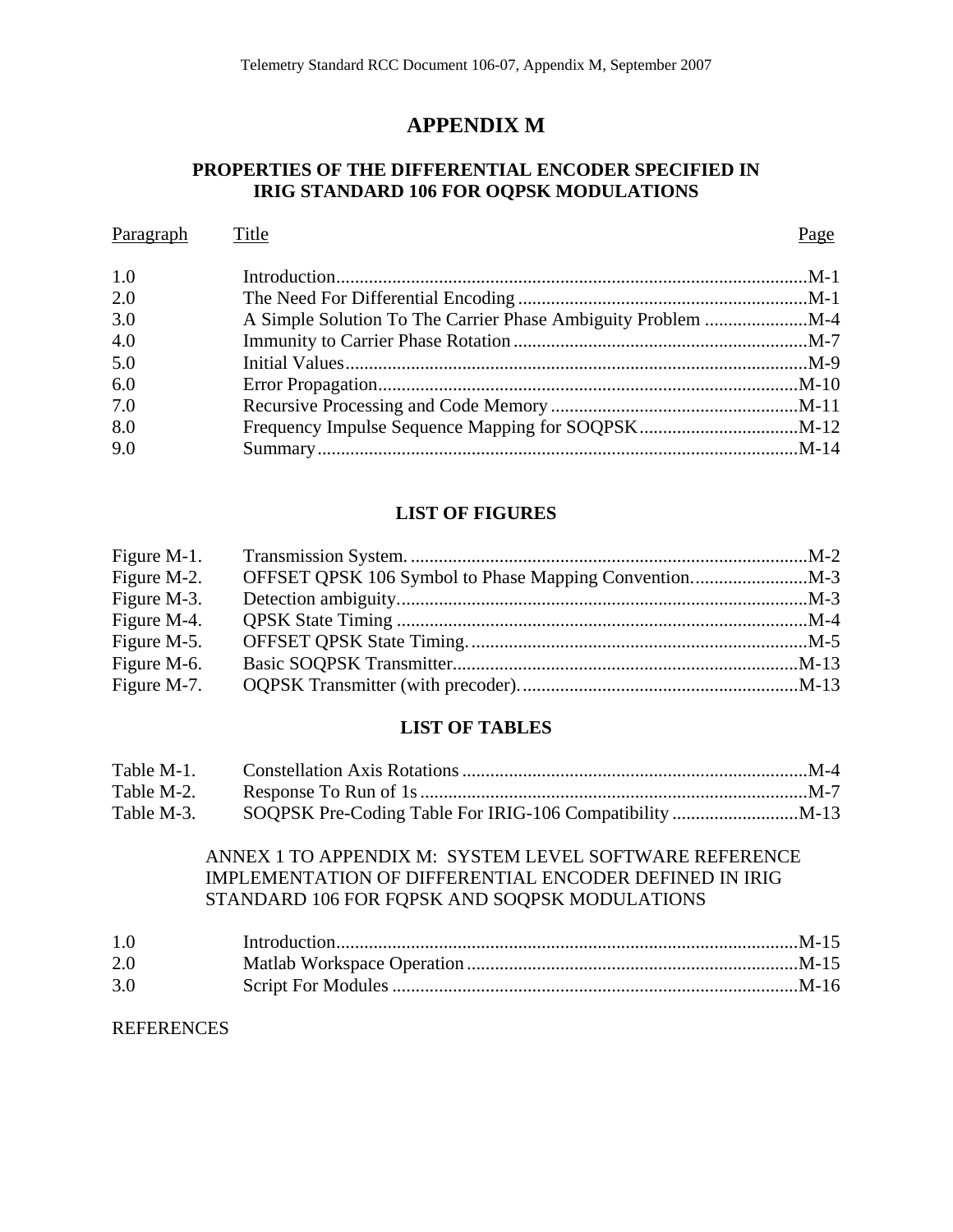This page intentionally left blank.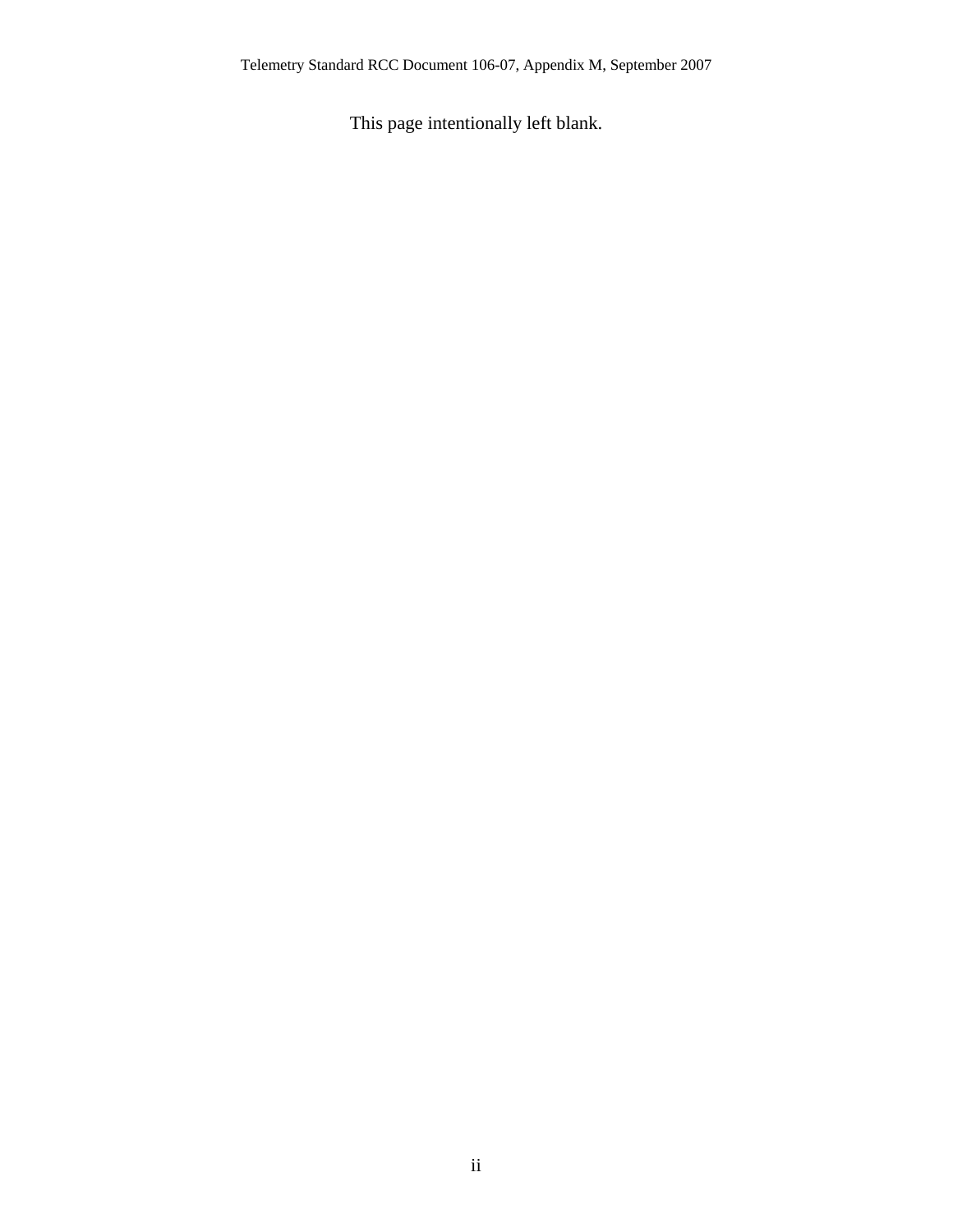# **APPENDIX M**

## <span id="page-2-0"></span>**PROPERTIES OF THE DIFFERENTIAL ENCODER SPECIFIED IN IRIG STANDARD 106 FOR OQPSK MODULATIONS**

### **1.0 Introduction**

This appendix summarizes a study of the differential encoder originally adopted by the U.S. Department of Defense (DoD) Advanced Range Telemetry (ARTM) project and the Range Commanders Council (RCC) and incorporated into the Interrange Instrumentation Group (IRIG) Standard 106 (IRIG-106) (reference [\[M-1\]](#page-24-0)) for Feher's Quadrature Phase Shift Keying  $(FQPSK-B)^1$  $(FQPSK-B)^1$  modulation. The study, performed by Mr. Robert Jefferis of the TYBRIN Corporation, was prompted by inquiries from industry representatives who were concerned that this particular differential code was not associated with commercial telecommunication standards and the fact that manufacturers had experienced confusion over correct implementation. The study results shown in this appendix prove the code to be robust, reliable, and applicable to Shaped Offset QPSK (SOQPSK-TG)<sup>[2](#page-2-2)</sup> as well as FQPSK-B and FQPSK-JR.<sup>[3](#page-2-3)</sup>

This appendix is organized along the following structure. Paragraph 2 describes the need for differential encoding. Paragraph 3 explains the IRIG-106 differential code for OQPSKs. Paragraph 4 demonstrates differential code's invariance with respect to constellation rotation. Paragraph 5 shows the differential decoder to be self-synchronizing. Paragraph 6 reviews the differential decoder's error propagation characteristics. Paragraph 7 analyzes a recursive implementation of the differential code and Paragraph 8 describes use of this code with frequency modulator based SOQPSK transmitters. A description of the implementation of the entire coding and decoding process can be seen at Annex 1 to this appendix.

## **2.0 The Need For Differential Encoding**

Practical carrier recovery techniques like Costas loops and squaring loops exhibit a troublesome M-fold carrier phase ambiguity. A description of ambiguity problems and how to overcome them are shown in the following paragraphs of this appendix.

Shown below at Figure  $M-1$  is a simplified quadriphase transmission system that is one of the methods recommended for transparent point-to-point transport of a serial binary data stream. Transparent means that only revenue bearing data is transmitted. There is no in-line channel coding nor is special bit pattern insertion allowed. The assumption is made for a nonreturn-to-zero-level (NRZ-L) data stream containing the bit sequence *b*(*nTb*) transmitted at rate  $r_b = 1/T_b$  bits per second. For QPSK and OQPSK modulations, the bit stream is divided into subsets *"e"* containing even numbered bits and *"o"* containing odd numbered bits. The transmission rate associated with the split symbol streams is  $r_s = r_b/2$  symbols per second.

 $\overline{a}$ <sup>1</sup> FQPSK-B is a proprietary variation of "Offset" QPSK (OQPSK), Digcom Inc., El Macero, California.<br><sup>2</sup> See Chanter 2 and Annendix. A for datails an SOOPSK TG (formaly SOOPSK A\*).

<span id="page-2-2"></span><span id="page-2-1"></span><sup>&</sup>lt;sup>2</sup> See Chapter 2 and Appendix-A for details on SOOPSK-TG (formerly SOOPSK-A\*).

<span id="page-2-3"></span><sup>&</sup>lt;sup>3</sup> FOPSK-JR is an FOPSK variant developed by Mr. Robert Jefferis, TYBRIN Corporation, and Mr. Rich Formeister, RF Networks, Inc.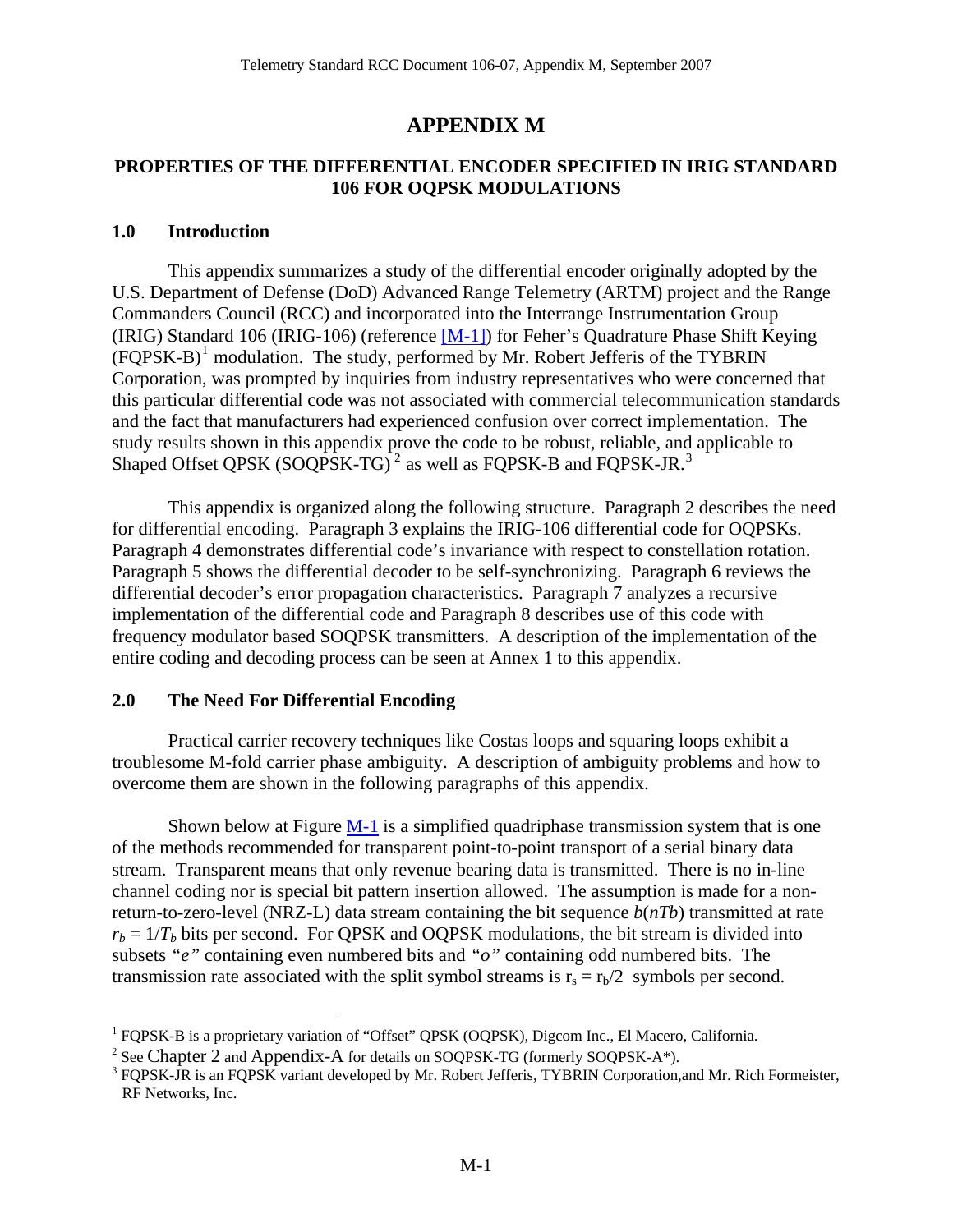<span id="page-3-0"></span>Symbol values are converted to code symbols by the differential encoder described in section 3.0 below. A baseband waveform generator converts the digital symbol time series into continuous time signals suitable for driving the vector modulator as prescribed for the particular modulation in use. Thus, each subset modulates one of two orthogonal subcarriers, the "in-phase" (*I)* channel, and the "quadrature" (*Q*) channel. The modulator combines these subcarriers, creating a phase modulated RF signal *S*(*t*). On the receive side, demodulation separates the subcarriers, translates them back to baseband, and constructs replicas of the code symbol series  $E'(nT_s)$  and *O'*( $nT_s$ ). Decoding reverses the encoding process and a multiplexer (MUX) recreates a replica of the bit stream  $b'(nT_b)$ .



Figure M-1. Transmission System.

Most QPSK and OQPSK systems employ coherent demodulation. Figure [M-2](#page-4-0) is a simplified diagram of commonly used modulation and demodulation structures. Note the optional single bit delay shown in the odd symbol path. This creates the significant difference between QPSK and OQPSK, the delay being inserted to create OQPSK.<sup>[4](#page-3-1)</sup> Practical carrier recovery techniques like Costas loops and squaring loops exhibit a troublesome M-fold phase ambiguity ( $M=4$  for QPSK and OQPSK) (see reference  $[M-2]$ ). Each time the demodulator carrier synchronizer phase locks to the modulator local oscillator(LO) its absolute phase relationship to the LO contains the offset term  $\beta$  which can take on values of 0,  $\pm \pi/2$ , or  $\pi$ radians.<sup>[5](#page-3-2)</sup>

 $\overline{a}$ 

<span id="page-3-1"></span><sup>&</sup>lt;sup>4</sup> The delay can be inserted into either channel. The IRIG-106 convention and most published literature regarding FOPSK and SOOPSK indicate the delay in the odd (or O) channel.

<span id="page-3-2"></span><sup>&</sup>lt;sup>5</sup> The initial offset angle  $\phi$  is generally unknown and uncontrolled; it is tracked by the carrier recovery circuitry and the symbol timing circuits automatically ignore.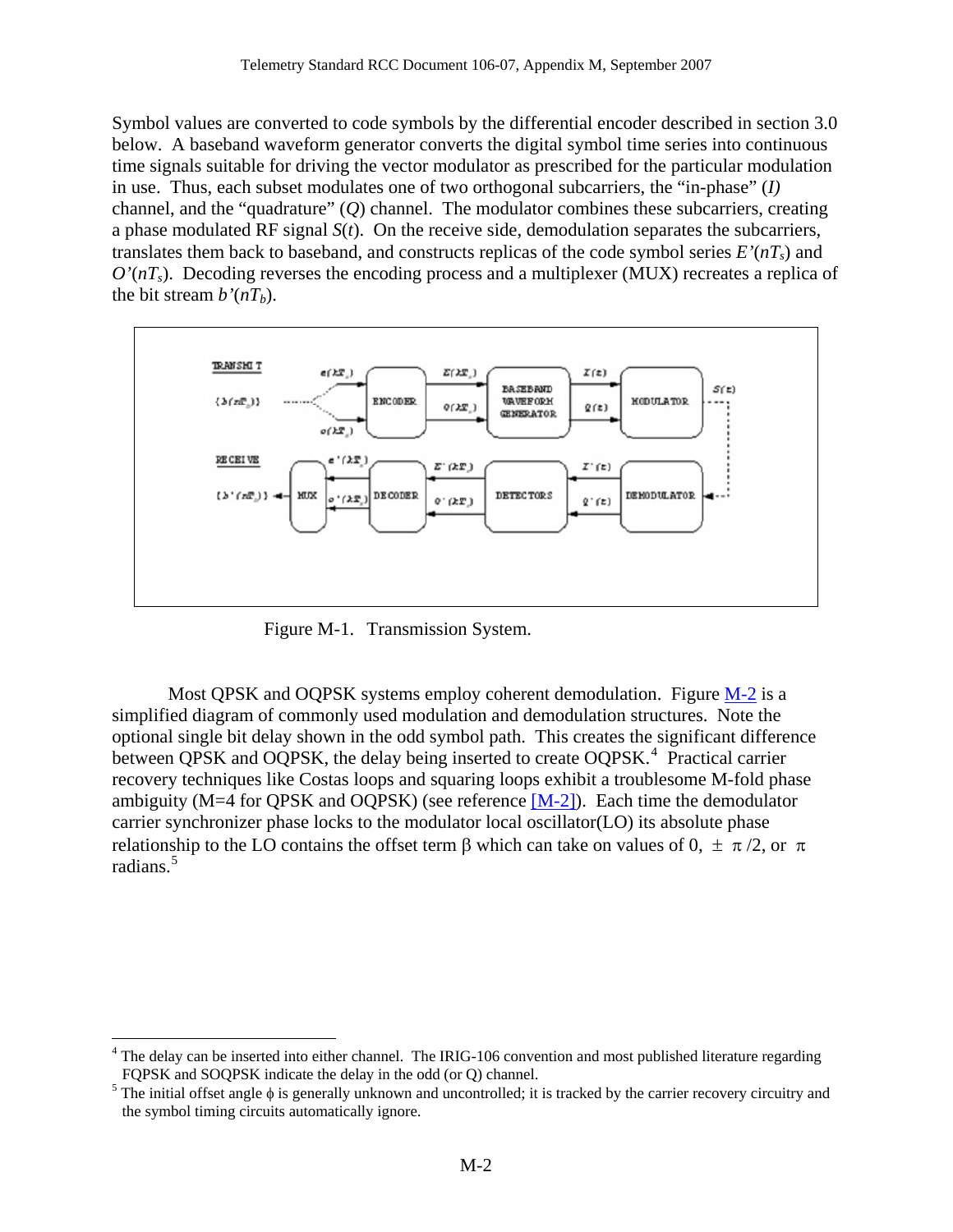<span id="page-4-0"></span>

Figure M-2. OFFSET QPSK 106 Symbol to Phase Mapping Convention.

The symbol detectors have insufficient information to determine which phase offset exists. They always interpret demodulator output with the assumption that  $\beta = 0$ . The resulting constellation axis rotations and their impact on demodulator output are shown at Figure M-3 and Table [M-1](#page-5-0). The 180-degree rotation is symmetric. The Axis (subcarrier) assignment is unchanged but the sense (polarity) of both axes gets reversed. The 90-degree and 270-degree rotations are asymmetric. Axis assignment is swapped and one axis polarity is reversed in each case.



Figure M-3. Detection ambiguity.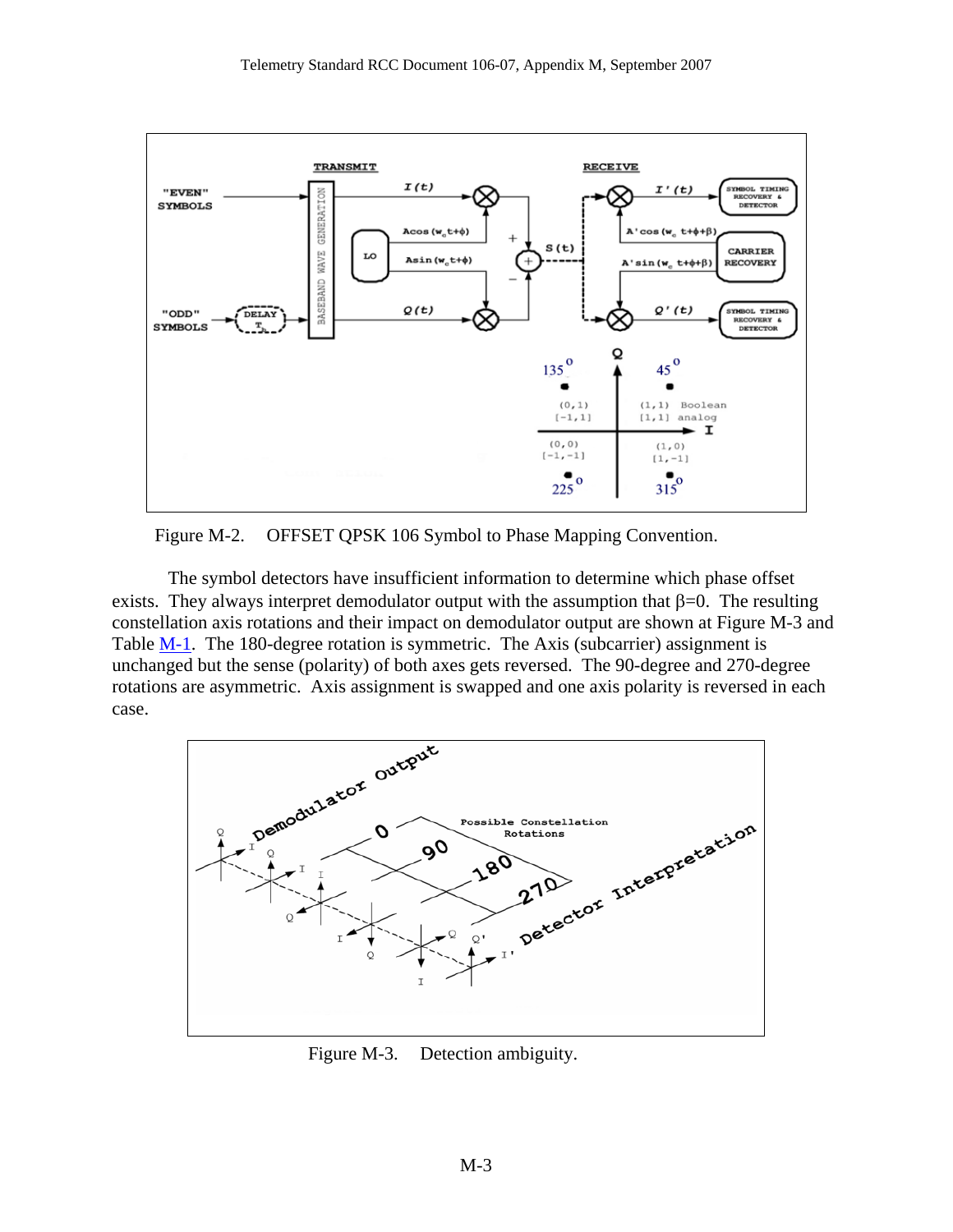<span id="page-5-0"></span>

| <b>TABLE M-1. CONSTELLATION AXIS ROTATIONS</b> |       |  |  |  |  |  |  |  |
|------------------------------------------------|-------|--|--|--|--|--|--|--|
| <b>Rotation</b>                                | $+I'$ |  |  |  |  |  |  |  |
|                                                |       |  |  |  |  |  |  |  |
| $\pi/2$                                        |       |  |  |  |  |  |  |  |
| π                                              |       |  |  |  |  |  |  |  |
| $3\pi/2$                                       |       |  |  |  |  |  |  |  |

#### **3.0 A Simple Solution To The Carrier Phase Ambiguity Problem**

Differential encoding has been used to work around the carrier ambiguity for many years. For phase modulations, source data is coded such that phase *differences* rather than absolute phase coordinates become the information-bearing attribute of the signal. The QPSK and OQPSK modulations use *I* and *Q* independently, with each channel transporting one symbol stream. Starting with the first binary digit, bit 0, even numbered bits form the sequence  $\{e_k\}$  and odd numbered bits form the sequence  $\{o_{k+1}\}\$  where the counting index is changed from the bit index *n* to the symbol pair index

$$
k = 2n \qquad k \in \{0, 2, 4, 6, \dots\} \qquad (M-1)
$$

Figure M-4 illustrates how QPSK modulators process bits in pairs (dibits), mapping and asserting time coincident symbol phase coordinates  $(I_k, Q_k)^6$  $(I_k, Q_k)^6$ . Phase state changes commence and end on *symbol* interval timing boundaries, each state taking on one of four possible values at detector decision instants. However, the case of interest is shown in Figure [M-5.](#page-6-0)



Figure M-4. QPSK State Timing

 $\overline{a}$ 

<span id="page-5-1"></span><sup>6</sup> Rectangular *I* and *Q* baseband waveforms are used only for illustration.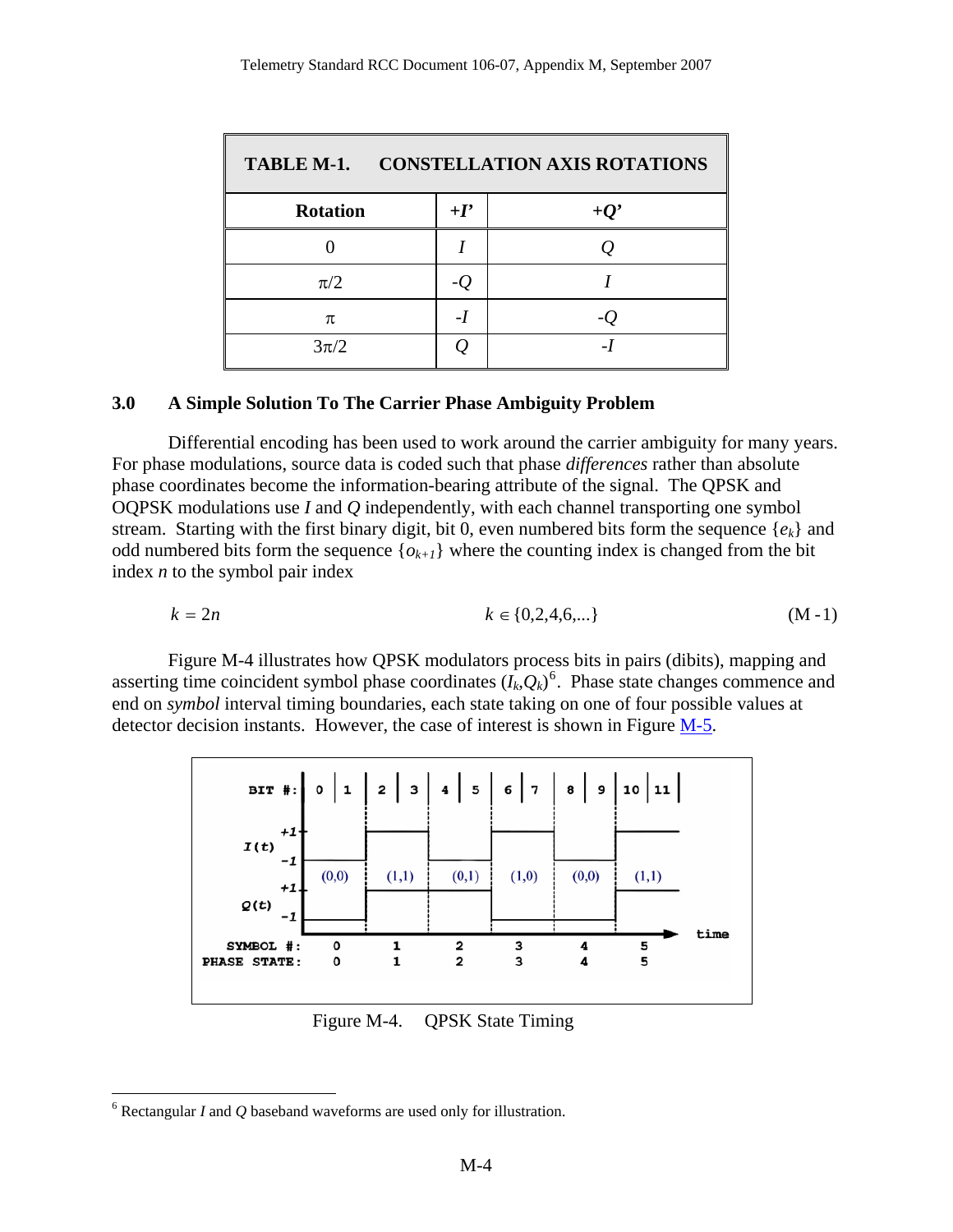<span id="page-6-0"></span>

Figure M-5. OFFSET QPSK State Timing.

The Q channel half-symbol delay causes OQPSK phase trajectories to evolve on a halfsymbol (bit) rate basis. For the particular cases of FQPSK and SOQPSK-TG, carrier phase either remains unchanged or changes by  $\pm \pi/4$  or  $\pm \pi/2$  radians over the pending bit interval.

The OQPSK inter-channel delay might at first seem a difficult complication because it creates additional ambiguity; in other words, the receiver must resolve relative inter-channel delay. However, as shown below, this is not a problem.

The differential encoding rule adopted in IRIG-106 for OQPSK appears in reference [\[M-4\]](#page-24-0) and is therein attributed to Clewer in reference [\[M-5\]](#page-24-0) and Weber in reference [\[M-6\].](#page-24-0) Bit by bit, the code symbol sets  ${E_k}$  and  ${O_{k+1}}$  are formed with the Boolean expressions:

| $E_k \equiv e_k \oplus O_{k-1}$       | $(M - 2a)$ |           |
|---------------------------------------|------------|-----------|
|                                       |            | $(M - 2)$ |
| $O_{(k+1)} \equiv o_{k+1} \oplus E_k$ | $(M - 2b)$ |           |

Two bits are coded for each value of  $k$  in a two-step process. First, the even symbol  $E_k$  is coded with current bit  $e_k$ . Then the next bit,  $o_{k+1}$  becomes current and the odd symbol  $O_{k+1}$  is computed. In each code set the exclusive-or operator is applied to the state defining variables just like BPSK differential encoding. Unlike BPSK however, the current source bit and the most recent code symbol from the other channel determine adjacent phase transitions. Also note the asymmetry of these equations introduced by the inverted code symbol in equation (M-2a). Its significance will become evident in the next section.

The code symbol sets  ${E}$  and  ${O}$  are applied to the *I* and *O* channels of the OOPSK modulator. The initial assignment of {*E*} to either *I* or *Q* can be made arbitrarily. However, with this code definition, once the choice is made at the modulator, decoding will fail if channel assignment conventions change anywhere during the transmission or decoding processes. Thus, the assignment convention must extend to the physical modulator and demodulator. IRIG -06 assigns *I* to the physical *I* subcarrier (also known as the "real" or "cosine" subcarrier) and *Q* is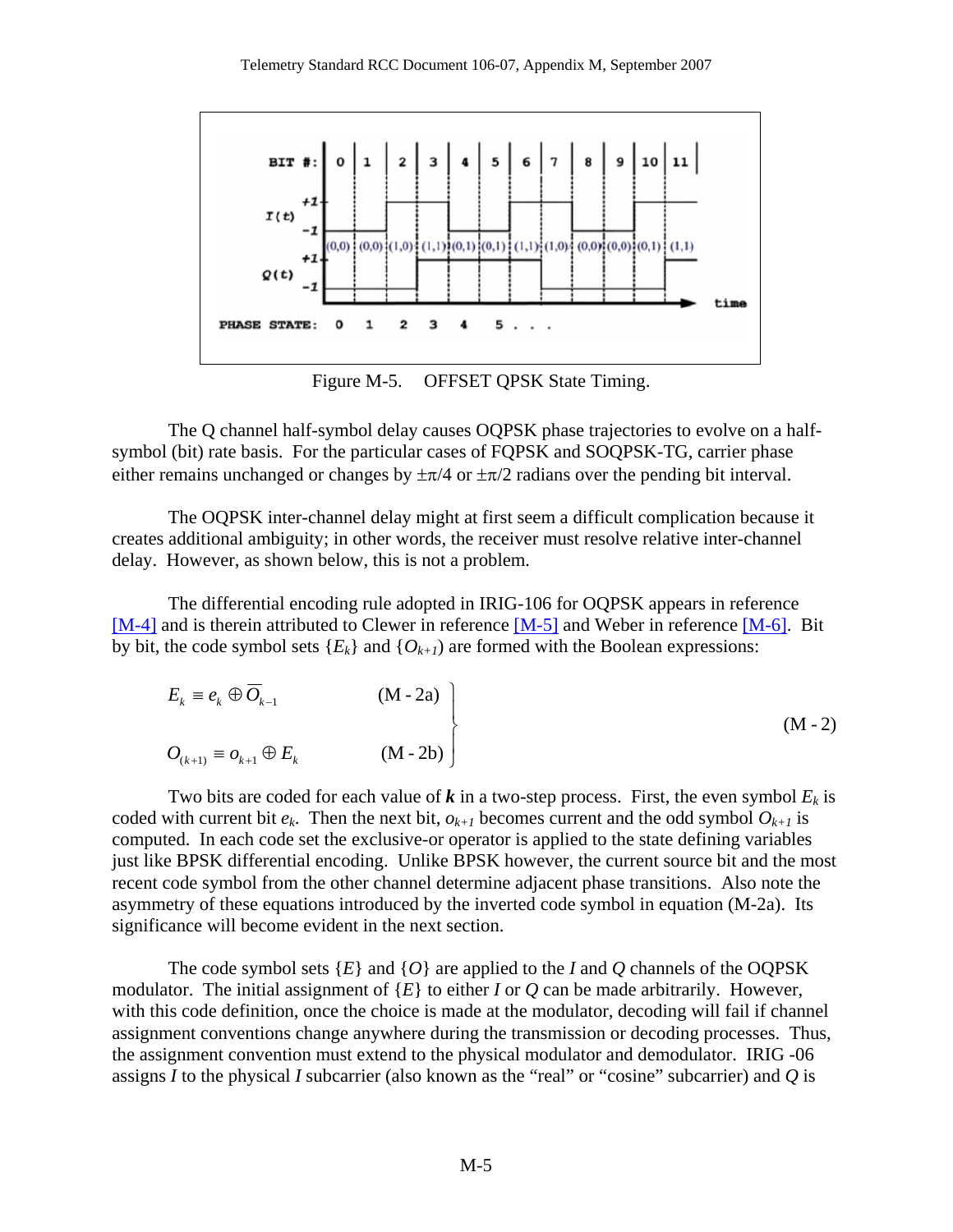applied to the physical *Q* subcarrier (also known as the "imaginary" or "sine" subcarrier). In order to stress this assignment convention, IRIG-106 expresses equation (M-2) explicitly in terms of the *I* and *Q* channel variables:

$$
I_{k} \equiv e_{k} \oplus \overline{Q}_{(k-1)}
$$
\n(M - 3a)\n
$$
Q_{(k+1)} \equiv o_{(k+1)} \oplus I_{k}
$$
\n(M - 3b)\n
$$
k \in \{0, 2, 4, 6...\}
$$
\n(M - 3b)

Decoding is straightforward. When  $β=0$ ,  $I'=I$ , and  $Q'=Q$ , inspection of the following truth tables reveals simple decoding instructions:

| Equation (M - 3a) |                         |  |              | Equation $(M - 3b)$ |                               |                                   |
|-------------------|-------------------------|--|--------------|---------------------|-------------------------------|-----------------------------------|
|                   | $I_k$ $Q_{(k-1)}$ $e_k$ |  |              |                     | $Q_{(k+1)}$ $I_k$ $o_{(k+1)}$ |                                   |
|                   | $0 \qquad 0 \qquad 0$   |  | $\mathbf{0}$ |                     |                               |                                   |
|                   | $0 \t 1 \t 1$           |  |              |                     | $1 \t 0 \t 1$                 | $\Rightarrow$ decoding equation : |
|                   | $1 \quad 0$             |  | $\Omega$     |                     |                               |                                   |
|                   | $1 \quad 1 \quad 0$     |  |              | $1 \quad 1 \quad 0$ |                               |                                   |
|                   |                         |  |              |                     |                               |                                   |

$$
e'_{k} = I'_{k} \oplus \overline{Q'}_{k-1} \qquad (M - 4a)
$$
  
\n
$$
o'_{k+1} = Q'_{k+1} \oplus I'_{k} \qquad (M - 4b)
$$
  
\n
$$
k \in \{0, 2, 4, 6, ...\}
$$
 (M - 4)

The equations at (M-3) may not convey an intuitive sense of the shift from absolute phase states to phase differences. Extending (M-3a) backwards in time by substituting (M-3b) into (M-3a) results in:

$$
I_k = e_k \oplus \left(\overline{o_{k-1} \oplus I_{k-2}}\right) = I_{k-2} \oplus \left(\overline{e_k \oplus o_{k-1}}\right)
$$
\n(M-5)

Similarly, for the next bit interval the results are:

$$
Q_{k+1} = o_{k+1} \oplus \left(e_k \oplus \overline{Q}_{k-1}\right) = Q_{k-1} \oplus \left(\overline{o_{k+1} \oplus e_k}\right) \tag{M-6}
$$

This recursive form clearly shows that on a bit by bit basis, the current and most recent bits control phase trajectory *motion*, not absolute phase. Note that (M-5) and (M-6) do not define the sign of a phase change. Predictable decoder output requires that two additional conventions be established and maintained. Boolean logic polarity conventions used throughout the system must be consistent. IRIG-106 *assumes* positive true logic. Finally, sign conventions and channel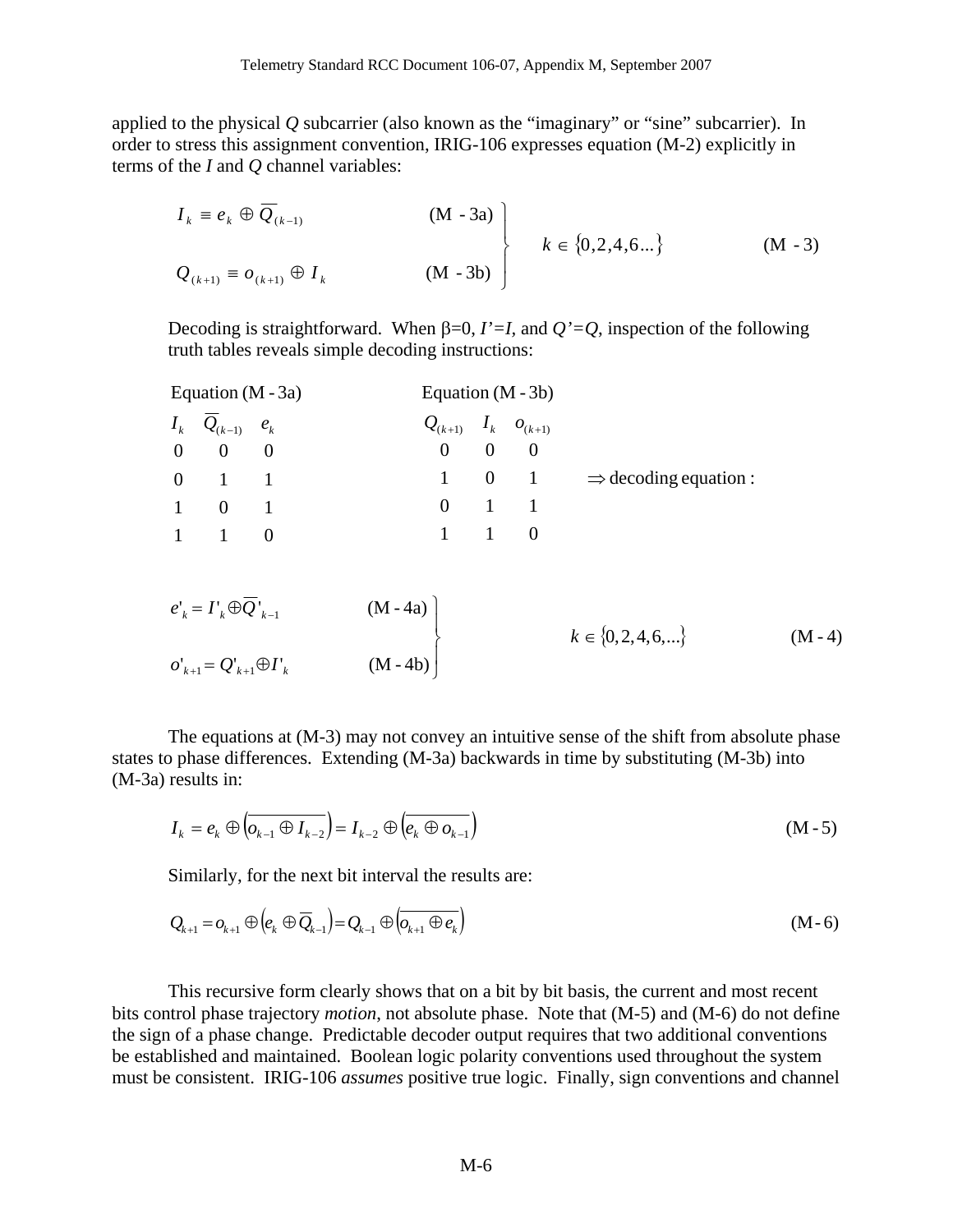<span id="page-8-0"></span>assignment used within the transmitter (baseband signal generator and modulator) and the receiver (demodulator) must be constrained to produce a consistent code symbol to phase mapping convention. The IRIG-106 convention is shown in Figure  $M-2$ . For example, if  $\{b\}$ were to consist entirely of logic one values, i.e., a run of 1s, the differential encoding process and mapping convention will produce the phase trajectory shown in Table M-2.

| <b>RESPONSE TO RUN OF 1S</b><br><b>TABLE M-2.</b> |      |                |          |           |           |                |          |  |  |
|---------------------------------------------------|------|----------------|----------|-----------|-----------|----------------|----------|--|--|
| $\mathbf n$                                       | b(n) | $\bf k$        | $I_k$    | $Q_{k-1}$ | $Q_{k+1}$ | Phase $\Delta$ |          |  |  |
| $\Omega$                                          | 1    | $\overline{0}$ | $\theta$ | $0^*$     |           | $225*$         |          |  |  |
| 1                                                 | 1    |                |          |           | 1         | 135            | $-\pi/2$ |  |  |
| $\overline{2}$                                    | 1    | 1              | 1        | 1         |           | 45             | $-\pi/2$ |  |  |
| 3                                                 | 1    |                |          |           | $\Omega$  | 315            | $-\pi/2$ |  |  |
| $\overline{4}$                                    | 1    | 2              | $\Omega$ | $\Omega$  |           | 225            | $-\pi/2$ |  |  |
| 5                                                 | 1    |                |          |           | 1         | 135            | $-\pi/2$ |  |  |
| * denotes assumed initial conditions              |      |                |          |           |           |                |          |  |  |

The trajectory spins clockwise, and the phase is retarded by 90 degrees during each bit interval.<sup>[7](#page-8-1)</sup> Obviously, any single (unbalanced) sign change and any change to the mapping convention will alter the trajectory.

## **4.0 Immunity to Carrier Phase Rotation**

The equations at (M-3) and (M-4) are invariant with respect to cardinal constellation rotation as shown in the following:

## *Proof:*

The  $\beta$ =0 case is decoded correctly by definition according to equations (M-5) and (M-6). At Table [M- 1](#page-5-0), when  $\beta = \pi$  there is no axis swap but the decoder is presented with

$$
I'_{k} = \overline{I}_{k}
$$

$$
Q'_{k+1} = \overline{Q}_{k+1}
$$

<span id="page-8-1"></span> $\overline{a}$ <sup>7</sup> FQPSK-B, FQPSK-JR and SOQPSK-TG modulations respond to a run of 1s with an  $S(t)$  that is ideally, a pure tone at frequency  $f_c$ -r<sub>b</sub>/4 Hz. This is referred as "lower sideband" mode. Similarly, a run of zeroes will produce a constant anti-clockwise trajectory spin and a tone at  $f_c + r_b/4$  Hz ("upper sideband" mode).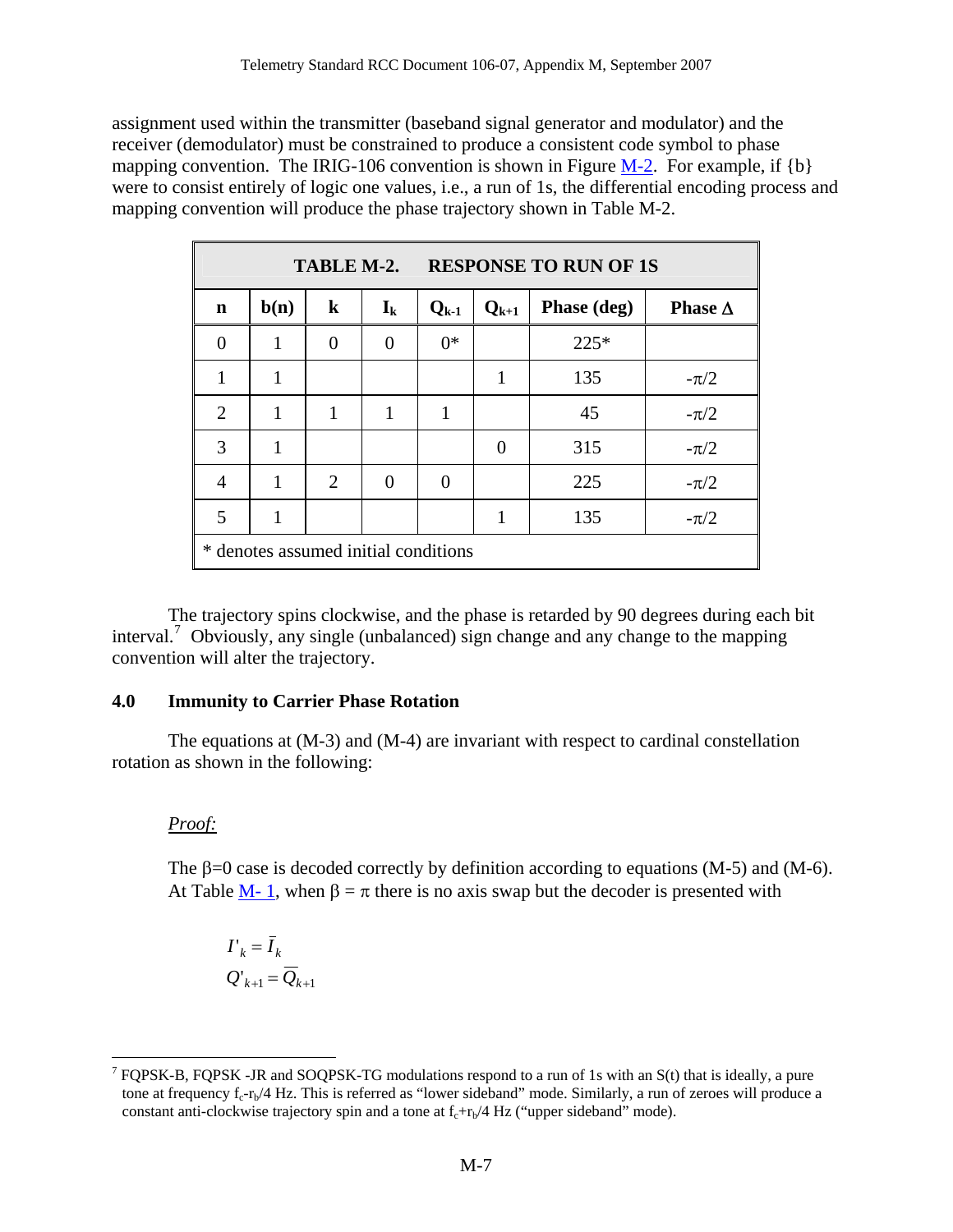Decoding will progress as follows:

Step 1. Even channel; apply equation (M-4a);

$$
e'_{k} = I'_{k} \oplus \overline{Q'}_{k-1} = \overline{I}_{k} \oplus Q_{k-1} = I_{k} \oplus \overline{Q}_{k-1} = e_{k}
$$

Step 2. Odd channel; apply equation (M-4b);

$$
o'_{k+1} = Q'_{k+1} \oplus I'_{k} = \overline{Q}_{k+1} \oplus \overline{I}_{k} = Q_{k+1} \oplus I_{k} = o_{k+1}
$$

Thus, symmetric rotation is transparent to the code. When  $\beta = \pi/2$  the decoder sees

$$
I'_{k} = Q_{k-1}
$$
  

$$
Q'_{k+1} = I_{k}
$$

Decoding takes place in the same sequence:

Step 1, even channel, apply equation (M-4a);

$$
e'_{k} = I'_{k} \oplus \overline{Q'}_{k-1} = \overline{Q}_{k-1} \oplus \overline{I}_{k} = I_{k} \oplus Q_{k-1} = o_{k-1}
$$

Step 2, odd channel, apply equation (M-4b);

$$
o'_{k+1} = Q'_{k+1} \oplus I'_{k} = I_{k} \oplus \overline{Q}_{k-1} = e_{k}
$$

In this case the bit sequence is recovered correctly and the code definition coupled with consistent sign conventions automatically compensates for the asymmetric rotation by reversing the application order of (4a) and (4b). It is noted that the output indexes are shifted back in time one bit period. Asymmetric rotation causes a one-bit delay in the decoding process. Finally, the same result is seen when  $\beta = 3\pi/2$ :

$$
I'_{k} = Q_{k-1}
$$

$$
Q'_{k+1} = \overline{I}_{k}
$$

Step 1. Even channel; apply equation (M-4a);

$$
e'_{k} = I'_{k} \oplus Q'_{k-1} = Q_{k-1} \oplus I_{k} = I_{k} \oplus Q_{k-1} = o_{k-1}
$$

Step 2. Odd channel; apply equation (M-4b);

$$
o'_{k+1} = Q'_{k+1} \oplus I'_{k} = \overline{I}_{k} \oplus Q_{k-1} = I_{k} \oplus \overline{Q}_{k-1} = e_{k}
$$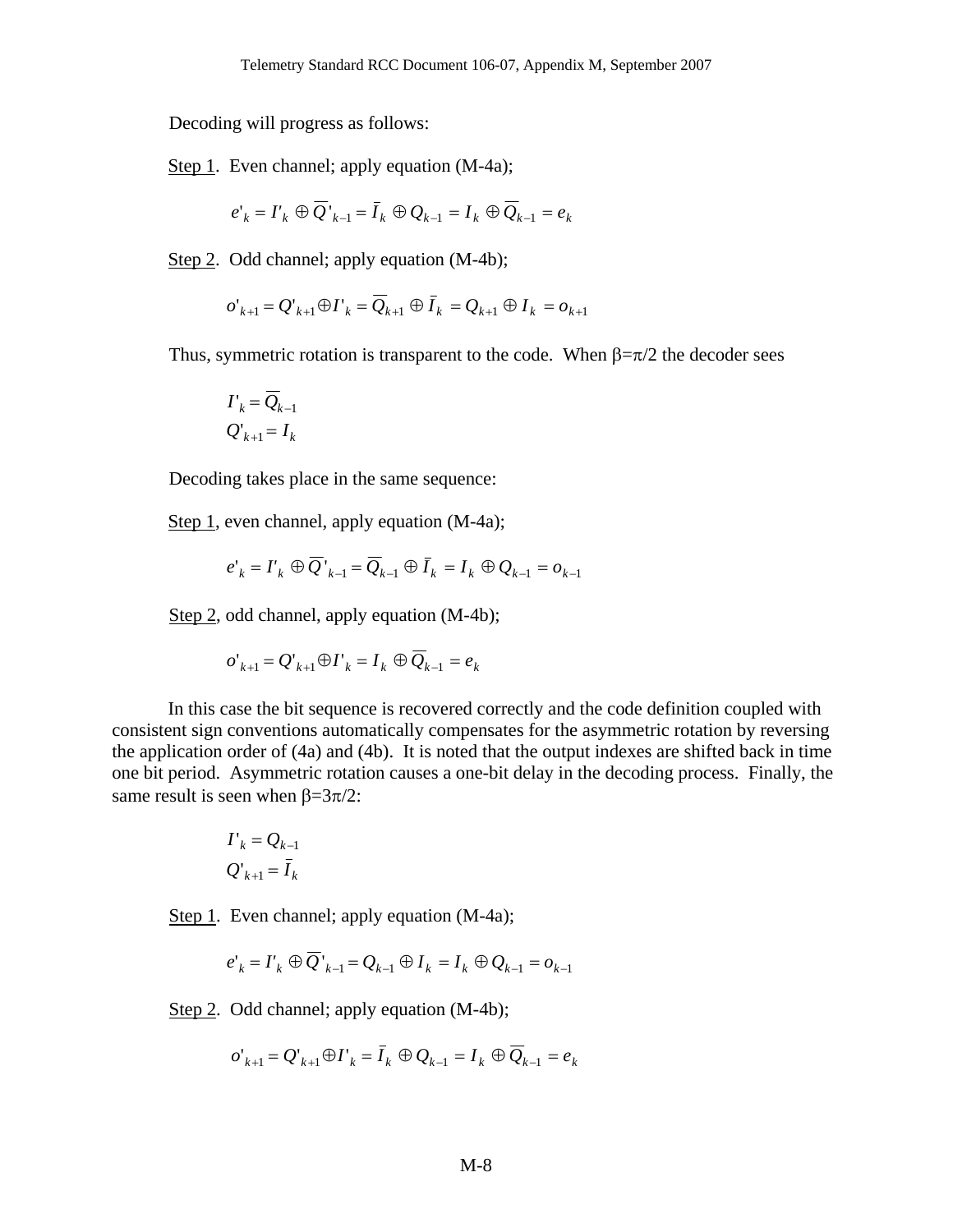<span id="page-10-0"></span>In all cases the decoder correctly reproduces the original bit sequence. Decoding is instantaneous for symmetric rotations but it is delayed by one bit in 2 out of 4 possible asymmetric rotation startup scenarios.

The need for consistent function assignment now becomes clear. Application of (4b) to a code symbol formed with (3a) produces the complement of the original bit. Likewise, application of (4a) to a symbol coded with (3b) inverts the result.

At this point, the OQPSK inter-channel delay ambiguity mentioned in section 2 has not been resolved. The roles of *I'* and *Q'* reverse with asymmetric rotations and there is no way to determine when this occurs. However, as long as the code symbol time sequence is preserved at the decoder and the roles of *I'* and *Q'* do not get reversed in terms of the application of (6a) and (6b), inter-channel delay is transparent to the code with respect to reconstruction of the original data sequence.<sup>[8](#page-10-1)</sup>

### **5.0 Initial Values**

 $\overline{a}$ 

Equations at (M-3) and (M-4) do not impose any implementation constraints on initial values when encoding or decoding starts. To confirm this it is assumed that hardware power-up (or initial data presentation) may cause encoding to commence with either channel. It is further assumed that no provisions for specific initial values in encoder and decoder state memories have been made. If coding starts with *I* (see equation M-3a)*,* the first code symbol will be computed:

$$
\big\|{I}_{0}\big \|=e_0 \oplus \big\langle\overline{{\cal Q}}_{-1}\big\rangle
$$

where  $\langle \cdot \rangle$  denotes an unknown initial value and double vertical bars denote computed values influenced by initial values. Encoding equations M-3a and M-3b will progress as follows:

$$
\begin{aligned} \left\| Q_1 \right\| &= o_1 \oplus \left\| \left. I _0 \right\| \right. \\ \left\| \left. I _2 \right\| &= e_2 \oplus \left\| \overline{Q_1} \right\| \end{aligned}
$$

 As can be seen, the initial values do establish the absolute sense of code symbols for the duration of transmission. But, on both ends of the process, two of three terms in every equation are affected consistently by the initial value, which by symmetry has no effect on the outcome of exclusive-or operations. Obviously, identical results occur if the encoder starts with *Q*. Independent of starting channel and initial value then, the first and all subsequent adjacent code symbol pairs contain valid state *change* information.

<span id="page-10-1"></span> $8$  If for some reason the system application requires that one can determine whether a specific symbol was originally transmitted via *I* or *Q*, then this code is not appropriate.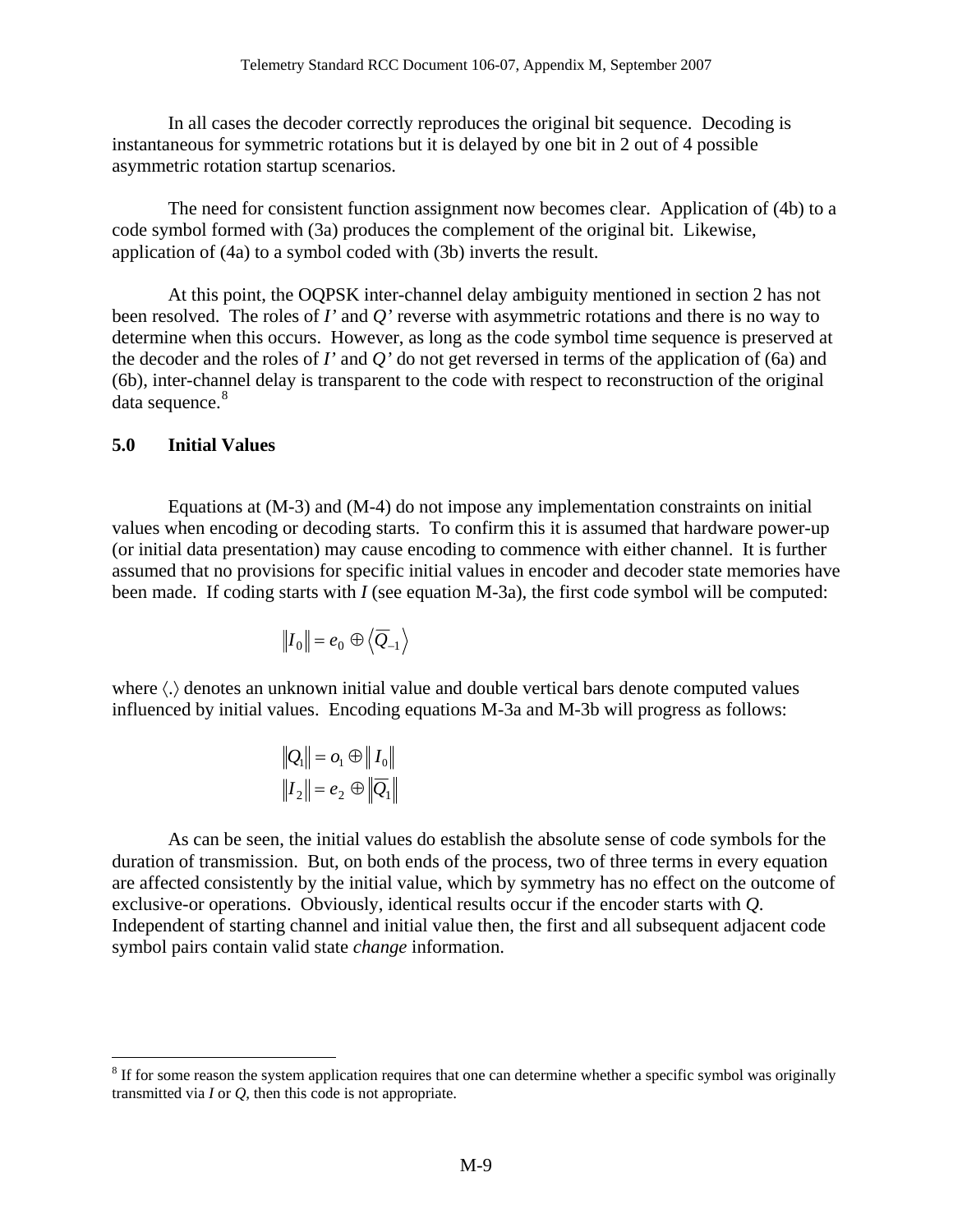<span id="page-11-0"></span>Initial decoder values can produce errors. Again starting with *I*, and using equations (M-4a) and (4b), decoding will progress as follows:

$$
\begin{array}{c} \left\| {e^{\prime}}_{0} \right\| = \overline{I^{\prime}}_{0} \oplus \left\langle {\overline{\overline{Q}}_{-1}^{\ \prime}} \right\rangle \\ {o^{\prime}}_{1} = \overline{Q^{\prime}}_{1} \oplus \overline{I^{\prime}}_{0} \end{array}
$$

It is seen that on the second cycle the initial value of the decoder has been flushed out. At most, one bit will be decoded in error. Similarly, if decoding starts with *Q*, output will progress:

$$
\begin{array}{c} \left\| o_{1}^{\prime}\right\| =\mathcal{Q}_{1}^{\prime}\!\oplus\!\left\langle I_{\phantom{c}0}^{\prime}\right\rangle \\ e_{\phantom{c}2}^{\prime}=I_{\phantom{c}2}^{\prime}\!\oplus\!\overline{\mathcal{Q}}_{\phantom{c}1}^{\prime} \end{array}
$$

Again, only the first decoded bit may be incorrect. The conclusion, then, is that initial values can produce at most, one decoded bit error. However, there is another source of startup errors that is seen as an initial value problem. Section 4.0 showed that odd phase rotations ( $\pi/2$ ) and  $3\pi/2$ ) cause a single bit delay in the decoder. Examining this further, the first symbol index value will be  $k = 0$ . If the decoder starts with equation (M-4a), the first decoded bit will be:

$$
e'_0 = I'_0 \oplus \left\langle \overline{Q}'_{-1} \right\rangle = I_0 \oplus \left\langle Q_{-1} \right\rangle = \left\langle o_{-1} \right\rangle
$$

If the decoder starts with equation (M-4b) the first result will be:

$$
o_1' = \mathcal{Q}_1' \oplus I_0' = I_0 \oplus \left\langle \overline{\mathcal{Q}}_{-1} \right\rangle = \left\| e_0 \right\|
$$

The first case produces the aforementioned delay. The decoder emits an extra bit. The second bit emitted is actually the first bit of the sequence reconstruction and is still subject to the single initial value error probability of startup processing. The latter case does not produce a delay; it only presents the possibility of a first bit decoding error.

#### **6.0 Error Propagation**

Differential encoding incurs a bit error penalty because received code symbols influence more than one decoded bit. First consider a single symbol detection error in *current* symbol *E*' which is labeled  $\varepsilon_k$ . The following sequence of decoding steps shows how the error propagates. Since the *E* channel was chosen as current, decoding starts with equation (M-4a). The single detection error creates two sequential decoding errors. By symmetry we can state that the same result occurs if a single error occurs in *O'.*

$$
b'_{k} = \varepsilon_{k} \oplus \overline{Q}_{k-1} = \overline{b}_{k} \implies \text{error}
$$
  
\n
$$
b'_{k+1} = Q_{k+1} \oplus \varepsilon_{k} = \overline{b}_{k+1} \implies \text{error}
$$
  
\n
$$
b'_{k+2} = E'_{k+2} \oplus Q'_{k+1} = b_{k+2} \implies \text{correct}
$$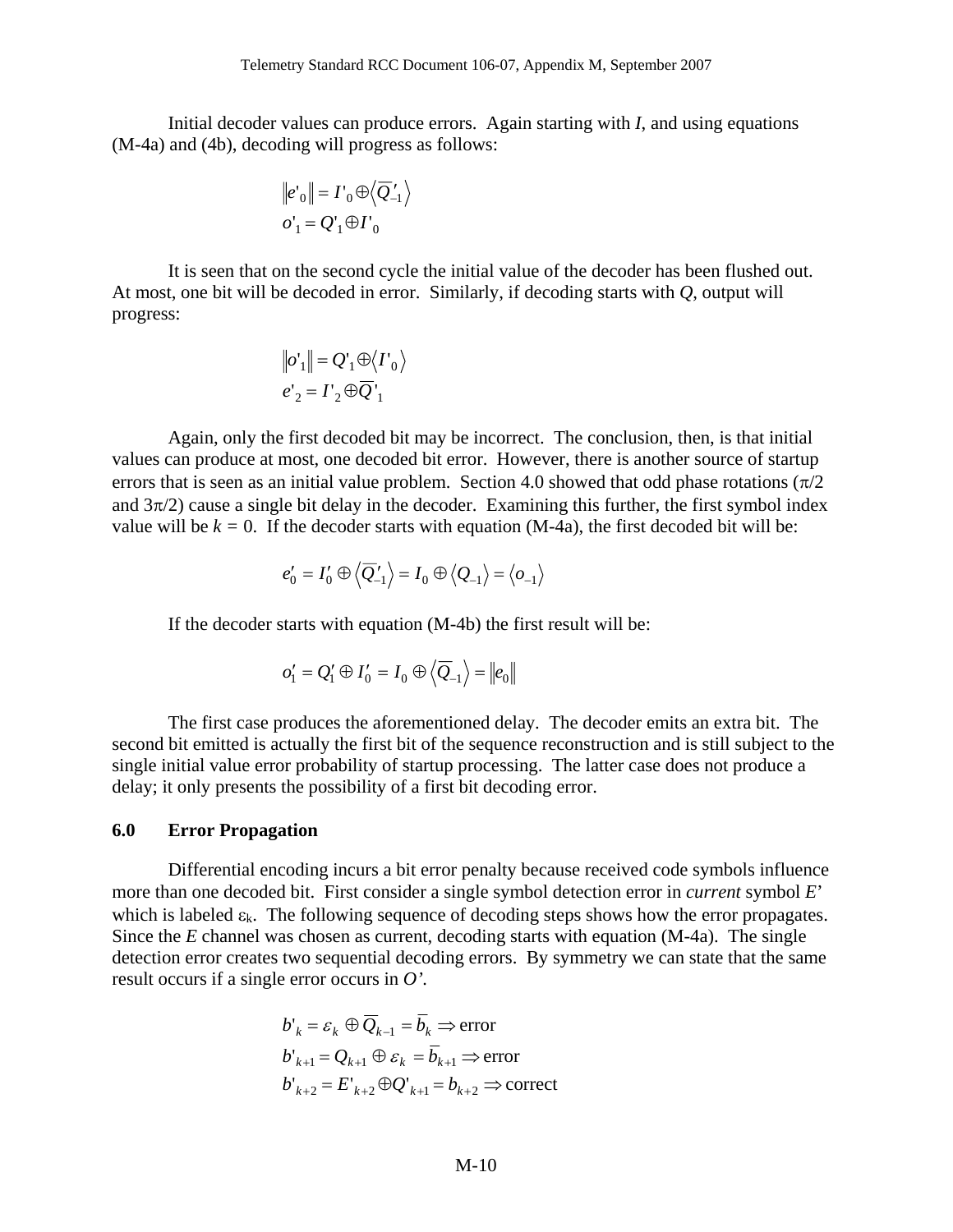<span id="page-12-0"></span>Next is the case of two symbol detection errors occurring consecutively on *E'* and *O'*, i.e., detectors emit error symbols  $E'_{k}=\varepsilon_{k}$  and  $O'_{k+1}=\varepsilon_{k+1}$ . Starting again with equation (M-4a) yields:

$$
b'_{k} = \varepsilon_{k} \oplus \overline{Q}_{(k-1)} = \overline{b}_{k} \implies \text{error}
$$
  
\n
$$
b'_{(k+1)} = \varepsilon_{(k+1)} \oplus \varepsilon_{k} = O'_{(k+1)} \oplus E_{k} = b_{(k+1)} \implies \text{correct}
$$
  
\n
$$
b'_{(k+2)} = E'_{(k+2)} \oplus \varepsilon_{(k+1)} = b_{(k+2)} \implies \text{error}
$$
  
\n
$$
b'_{(k+3)} = O'_{(k+3)} \oplus E'_{(k+2)} = b_{(k+3)} \implies \text{correct}
$$

Two consecutive symbol errors produce two decoding errors but the errors are not adjacent. The conclusion from this is that symbol detection errors influence no more than two decoding cycles, i.e., the maximum error multiplication factor is 2.

#### **7.0 Recursive Processing and Code Memory**

Most systems reconstruct the original bit rate clock and {*b*} by merging {*e'*} and {o*'*}. For a variety of reasons, designers might be tempted to multiplex  ${I'}$  and  ${Q'}$  into a bit rate code symbol sequence  ${B_n}$  prior to decoding. However, the same considerations that foster desire for post-multiplex decoding are likely to be accompanied by loss of transmitted code symbol order, i.e., loss of knowledge whether a given code symbol came from *I* or *Q.* The question arises as to whether  ${B_n}$  alone contains enough information for unique decoding. The answer is "no", and the proof is shown below.

#### *Proof:*

 An alluring decoding function can be derived by inspection of equations (M-5) and (M-6). Equation (M-5) can be rearranged as follows:

$$
I_k = e_k \oplus o_{k-1} \oplus \bar{I}_{k-2} \tag{M-7}
$$

Similarly, from equation (M-6) we can write

$$
Q_{k+1} = o_{k+1} \oplus e_k \oplus \overline{Q}_{k-1} \tag{M-8}
$$

 Here are two instances of a seemingly identical recursive relationship, i.e., the current code symbol is the difference between the current bit, the previous bit, and the inverse of the most recent code symbol from the current channel. We can consolidate these equations by converting to post-multiplex bit rate indexing, i.e.,

$$
B_n = b_n \oplus b_{(n-1)} \oplus \overline{B}_{(n-2)} \tag{M-9}
$$

from which we can immediately write the decoding function

$$
b'_n = b'_{(n-1)} \oplus B'_n \oplus \overline{B'}_{(n-2)} \tag{M-10}
$$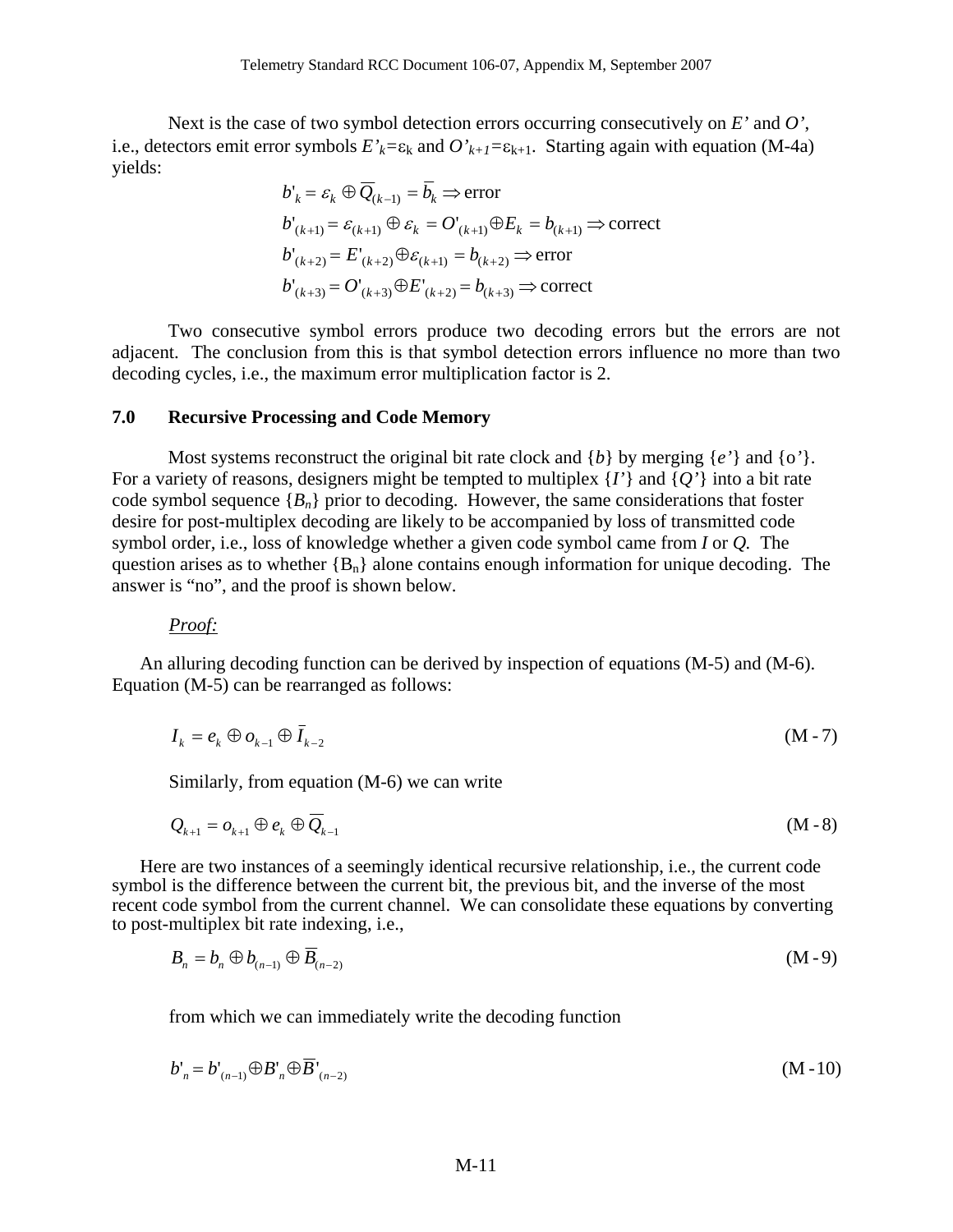<span id="page-13-0"></span>On the surface it seems that equation  $(M-10)$  will work.<sup>[9](#page-13-1)</sup> However, these relations involve two differences, rather than one, and therefore introduce superfluous initial condition dependence. For brevity, only the pitfalls of (M-10) are examined herein, assuming that a nonrecursive encoder is used. From startup, decoding will progress as follows:

$$
\begin{aligned} \left\| b^\prime{}_0 \right\| &= \left\langle b^\prime{}_{-1} \right\rangle \oplus B^\prime{}_0 \oplus \left\langle \overline{B}^\prime{}_{-2} \right\rangle \\ \left\| b^\prime{}_1 \right\| &= \left\| b^\prime{}_0 \right\| \oplus B^\prime{}_1 \oplus \left\langle \overline{B}^\prime{}_{-1} \right\rangle \\ \left\| b^\prime{}_2 \right\| &= \left\| b^\prime{}_1 \right\| \oplus B^\prime{}_2 \oplus \overline{B}^\prime{}_0 \\ \left\| b^\prime{}_3 \right\| &= \left\| b^\prime{}_2 \right\| \oplus B^\prime{}_3 \oplus \overline{B}^\prime{}_1 \\ &\cdot \\ \end{aligned}
$$

As seen, absolute polarity of the first and all subsequent decoded bits is determined by three (3) initial values. Absent appropriate a priori side information for selecting initial values, the post-multiplex decoder offers a 50-50 chance of decoding with correct polarity. The code sequence defined by equations at (M-3) has a two-symbol memory. Additional symbols do not provide new information regarding the trajectory history. Another way to view this problem is to note that this recursive decoder does not guarantee preservation of symbol order, which is a prerequisite to reliable decoding.

#### **8.0 Frequency Impulse Sequence Mapping for SOQPSK**

The SOQPSKs first described by Hill and Geohegan in references [\[M-7\]](#page-24-0) and [\[M-8\]](#page-24-0) are defined as special cases of continuous phase modulation (CPM). Since 1998, at least two manufacturers have exploited the fact that modern digital waveform synthesis techniques enable direct implementation of the CPM equations with virtually ideal frequency modulators and filter impulse responses. A generic model of these implementations is at Figure [M-6.](#page-14-0) The I and Q channels, per se, do not exist in this transmitter. At the beginning of each bit interval, impulses from the bit to impulse alphabet mapper direct the impulse filter/frequency modulator to advance the carrier phase by 90°, retard it by or 90°, or leave the phase unchanged. This is accomplished with a ternary alphabet of frequency *impulses* having normalized amplitudes of  $\{-1,0,1\}$ .<sup>[10](#page-13-2)</sup> Obviously, this structure cannot be mapped directly into the constellation convention of a quadriphase implementation because there is no way to control absolute phase. The equations at (M-3) can be applied to this non-quadrature architecture via pre-coding. A general treatment SOQPSK pre-coding is contained in reference  $[M-9]$ . It is easily shown that the pre-coding truth table given in Table [M-3](#page-14-0) applied to the model in Figure [M-7](#page-14-0) will yield a phase trajectory history identical to one generated by the quadriphase counterpart of Figure [M-2](#page-4-0) using the equations at (M-3). However, one more constraint is necessary to establish compatibility with the IRIG-106 quadriphase convention. Table  $M-3$  assumes the stipulation that positive sign impulse values will cause the modulator to increase carrier frequency.

1

<span id="page-13-1"></span> $\degree$  The interested reader is left to confirm that equation (10) is indeed rotation invariant.

<span id="page-13-2"></span><sup>&</sup>lt;sup>10</sup> The so-called ternary alphabet is actually 2 binary alphabets  $\{-1,0\}$  and  $\{0,1\}$ , the appropriate one chosen on a bitby-bit basis according to certain state transition rules.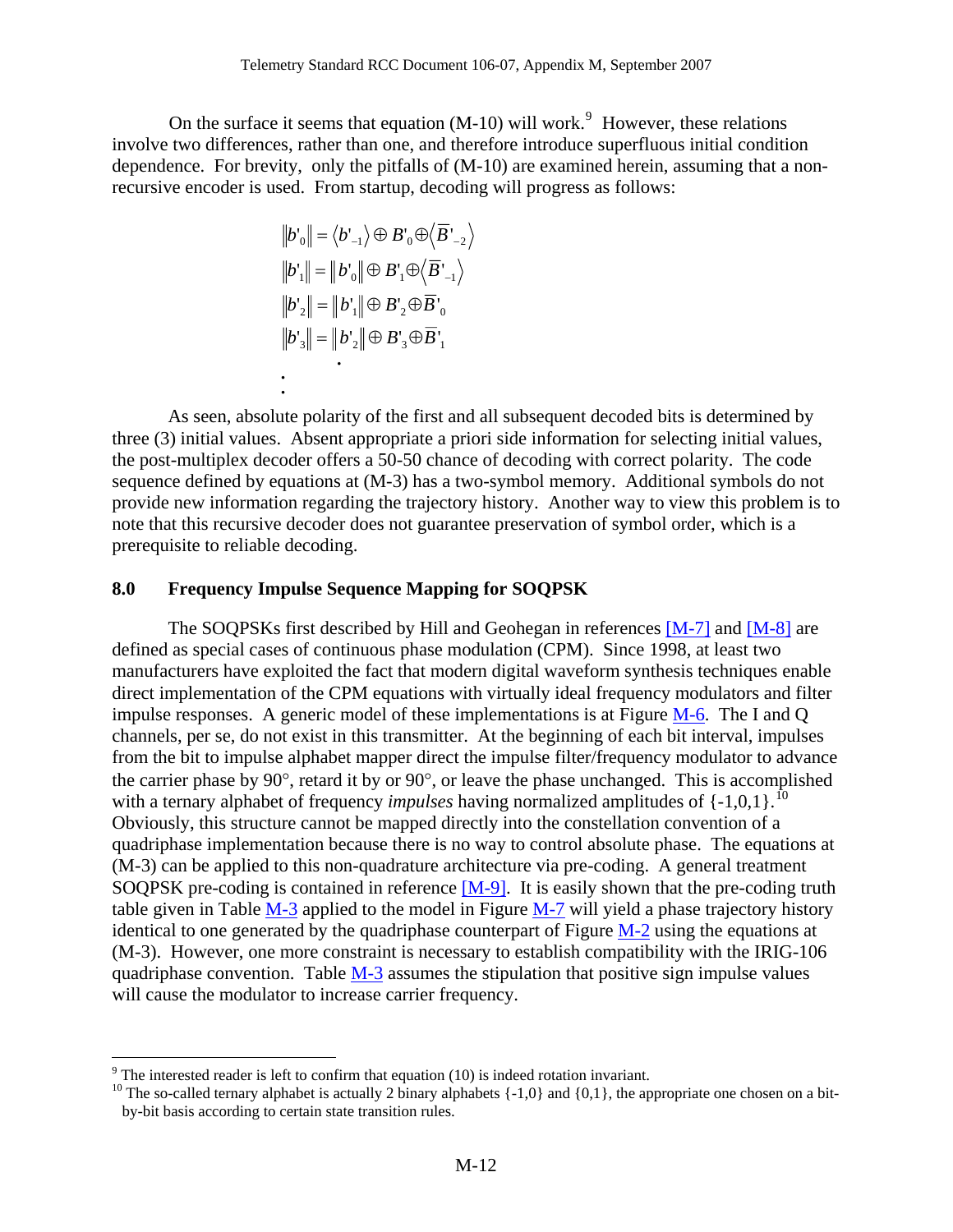<span id="page-14-0"></span>

Figure M-6. Basic SOQPSK Transmitter.

| TABLE M-3.<br><b>SOQPSK PRE-CODING TABLE FOR IRIG-106 COMPATIBILITY</b> |           |                                                |          |                  |                                                               |       |      |          |          |  |
|-------------------------------------------------------------------------|-----------|------------------------------------------------|----------|------------------|---------------------------------------------------------------|-------|------|----------|----------|--|
| MAP $\alpha_{\rm K}$ FROM $I_{\rm K}$                                   |           |                                                |          |                  | MAP $\alpha_{K+1}$ FROM $Q_{K+1}$                             |       |      |          |          |  |
| $I_{\rm k}$                                                             | $Q_{k-1}$ | $I_{k-2}$                                      | ΔΦ       | $\alpha_{\rm k}$ | $I_{\rm k}$<br>$Q_{k-1}$<br>ΔΦ<br>$Q_{k+1}$<br>$\alpha_{k+1}$ |       |      |          |          |  |
| $-1$                                                                    | $X^*$     | $-1$                                           | $\theta$ | $\Omega$         | $-1$                                                          | $X^*$ | $-1$ | $\Omega$ | $\Omega$ |  |
| $+1$                                                                    | $X^*$     | $+1$                                           | $\Omega$ | $\Omega$         | $+1$                                                          | $X^*$ | $+1$ | $\Omega$ | $\Omega$ |  |
| $-1$                                                                    | $-1$      | $+1$                                           | $-\pi/2$ | $-1$             | $-1$                                                          | $-1$  | $+1$ | $+\pi/2$ | $+1$     |  |
| $-1$                                                                    | $+1$      | $+1$                                           | $+\pi/2$ | $+1$             | $-1$                                                          | $+1$  | $+1$ | $-\pi/2$ | $-1$     |  |
| $+1$                                                                    | $-1$      | $-1$                                           | $+\pi/2$ | $+1$             | $+1$                                                          | $-1$  | $-1$ | $-\pi/2$ | $-1$     |  |
| $+1$                                                                    | $+1$      | $-1$                                           | $-\pi/2$ | $-1$             | $+1$                                                          | $+1$  | $-1$ | $+\pi/2$ | $+1$     |  |
|                                                                         |           | * Note: Does not matter if "X" is a +1 or a -1 |          |                  |                                                               |       |      |          |          |  |



Figure M-7. OQPSK Transmitter (with precoder).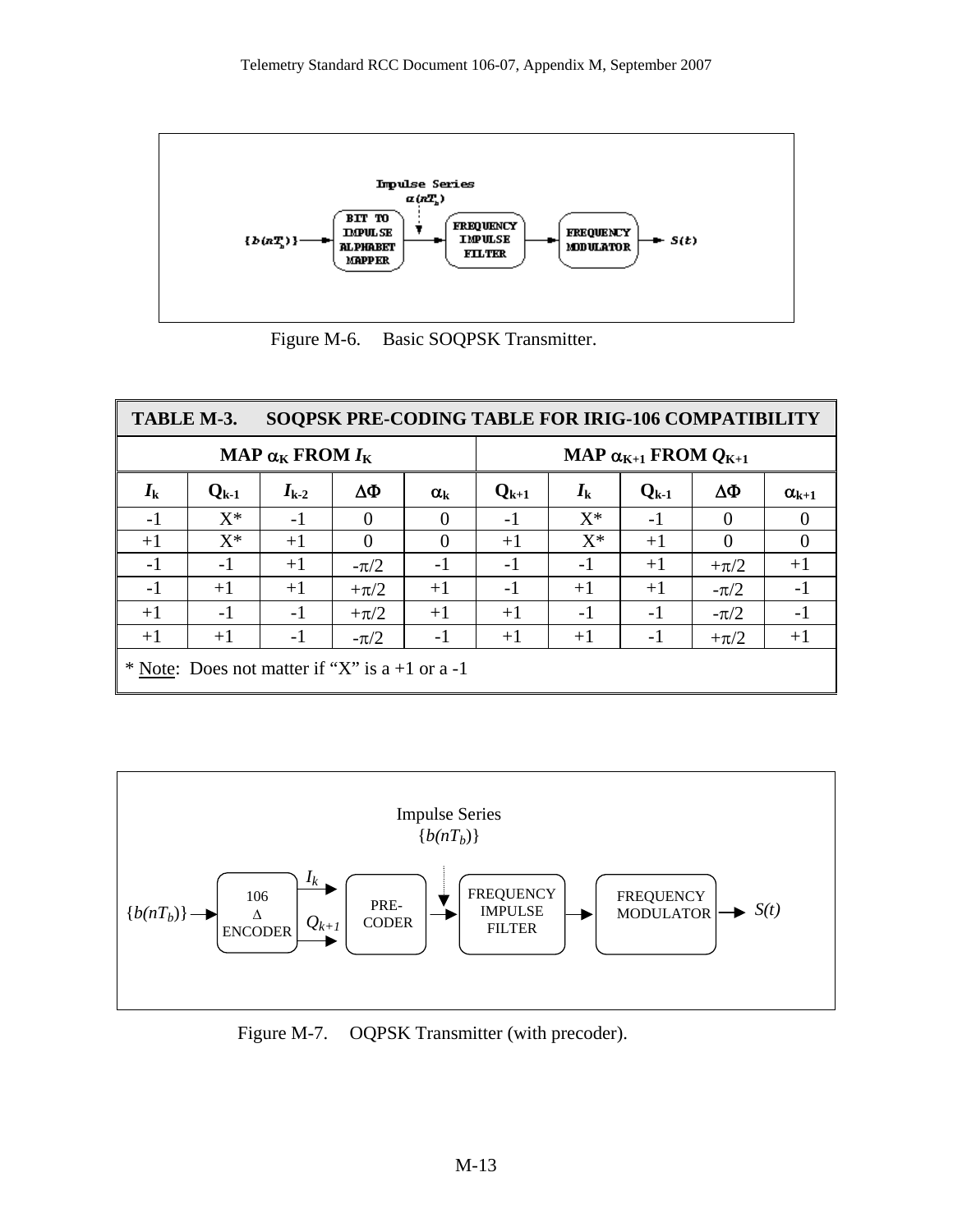# <span id="page-15-0"></span>**9.0 Summary[11](#page-15-1)**

<u>.</u>

This investigation confirmed that the differential encoder defined in the equations at (M-3) is entirely satisfactory for SOQPSK, FQPSK-JR and FQPSK-B systems where conventional coherent demodulation and single symbol detection is used. In addition, a method of extending this code to SOQPSK is presented without proof.

Specifically, the following has been shown:

- a. When accompanied by consistent sign conventions, a consistent symbol to phase mapping rule, and preservation of symbol order, the OQPSK differential code defined in (M-3) and the decoding rule defined in (M-4) is rotation invariant and unambiguously reconstructs the original data bit sequence.
- b. Decoding is instantaneous.
- c. Equations (M-3) and (M-4) do not require attention to initial values.
- d. At most, two consecutive output bits will be in error after carrier and symbol synchronization is acquired.
- e. The recursive relations in (M-9) and (M-10) are ambiguous and therefore unreliable.
- f. The code exhibits a detection error multiplication factor of at most two.

<span id="page-15-1"></span> $11$  There is no doubt in the author's mind that well trodden ground has been traveled in this investigation. These characteristics were probably validated in reference  $\lceil 5 \rceil$  and by RF Networks Inc. before it incorporated the encoder in its model 5450F FQPSK demodulator product. Unfortunately, none of this work is in the public domain.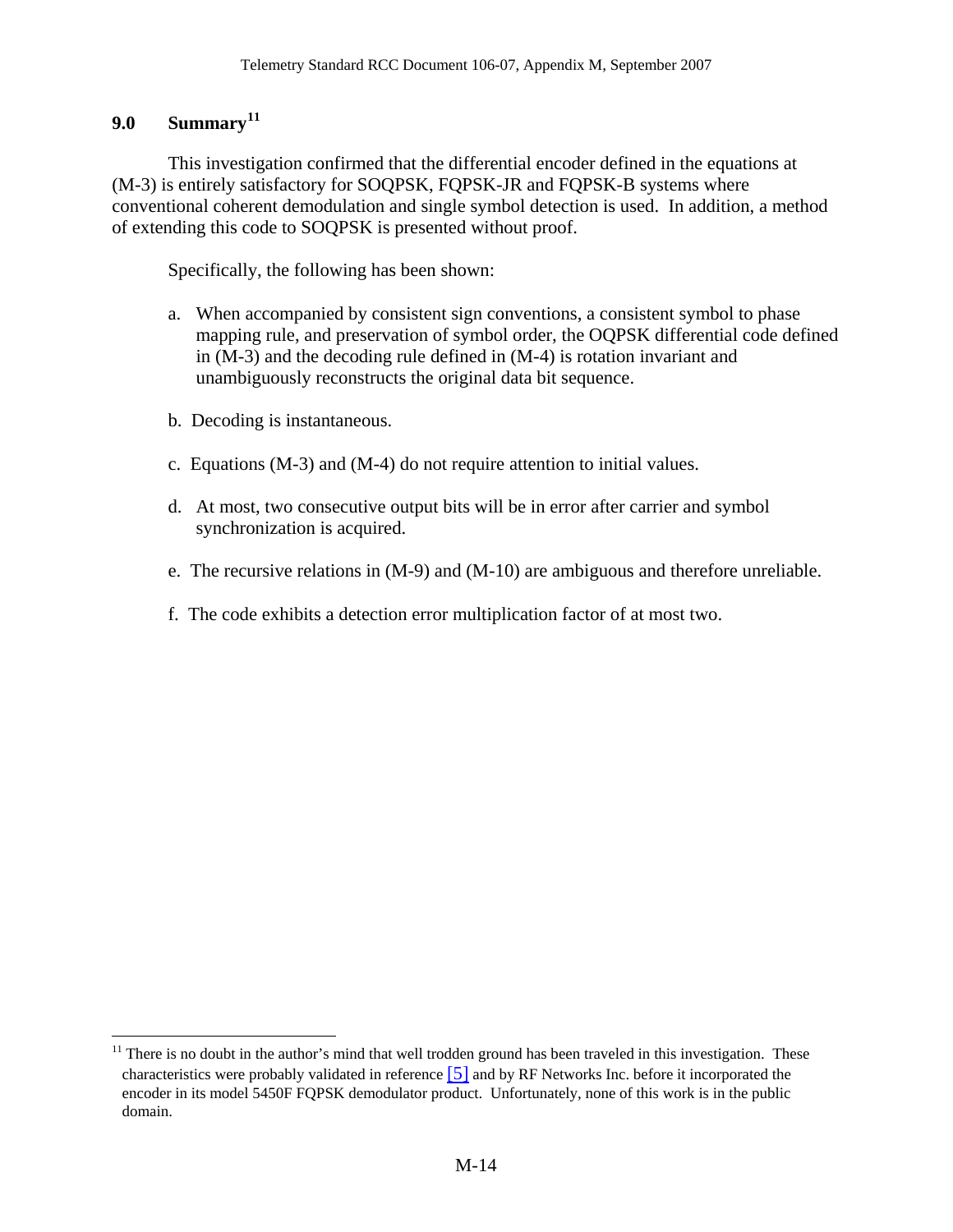## **ANNEX 1 TO APPENDIX M**

### <span id="page-16-0"></span>**SYSTEM LEVEL SOFTWARE REFERENCE IMPLEMENTATION OF DIFFERENTIAL ENCODER DEFINED IN IRIG STANDARD 106 FOR FQPSK AND SOQPSK MODULATIONS**

#### **1.0 Introduction**

The Matlab®™ program listings below provide a Matlab function "Desysdemo" and an execution control script "runDEdemo". In the context of differential encoding, the function provides a complete system simulation including a differential encoder, an ideal vector modulator, channel phase rotation, demodulation, the functional equivalent of an ideal single symbol sample and hold detector, and a decoder. The user can create sample data vectors or use the example data provided. In addition, by manipulating the initial value vectors, all possible initial value and demodulator phase rotation combinations of the quadriphase implementation model can be explored.

By setting the variable "style" to zero, the function will also emulate the pre-coded frequency modulator architecture required for SOQPSKs. However, the initial value of transmitter carrier phase is hard coded at 45 degrees. This was done to avoid proliferation of initial value options and is thought to be an insignificant omission because it does not affect generality of the phase rotation options.

It is assumed that the user is familiar with Matlab workspace operation. The program relies only on basic Matlab license libraries. There are no special toolboxes or blocksets are required.

### **2.0 Matlab Workspace Operation**

The user should place the script (shown below in paragraph 3.0 of this Annex) in the directory of choice and make that directory current in the workspace. In order to execute the "canned" example, the user needs to create the variable "example" in the workspace and set its value to 1.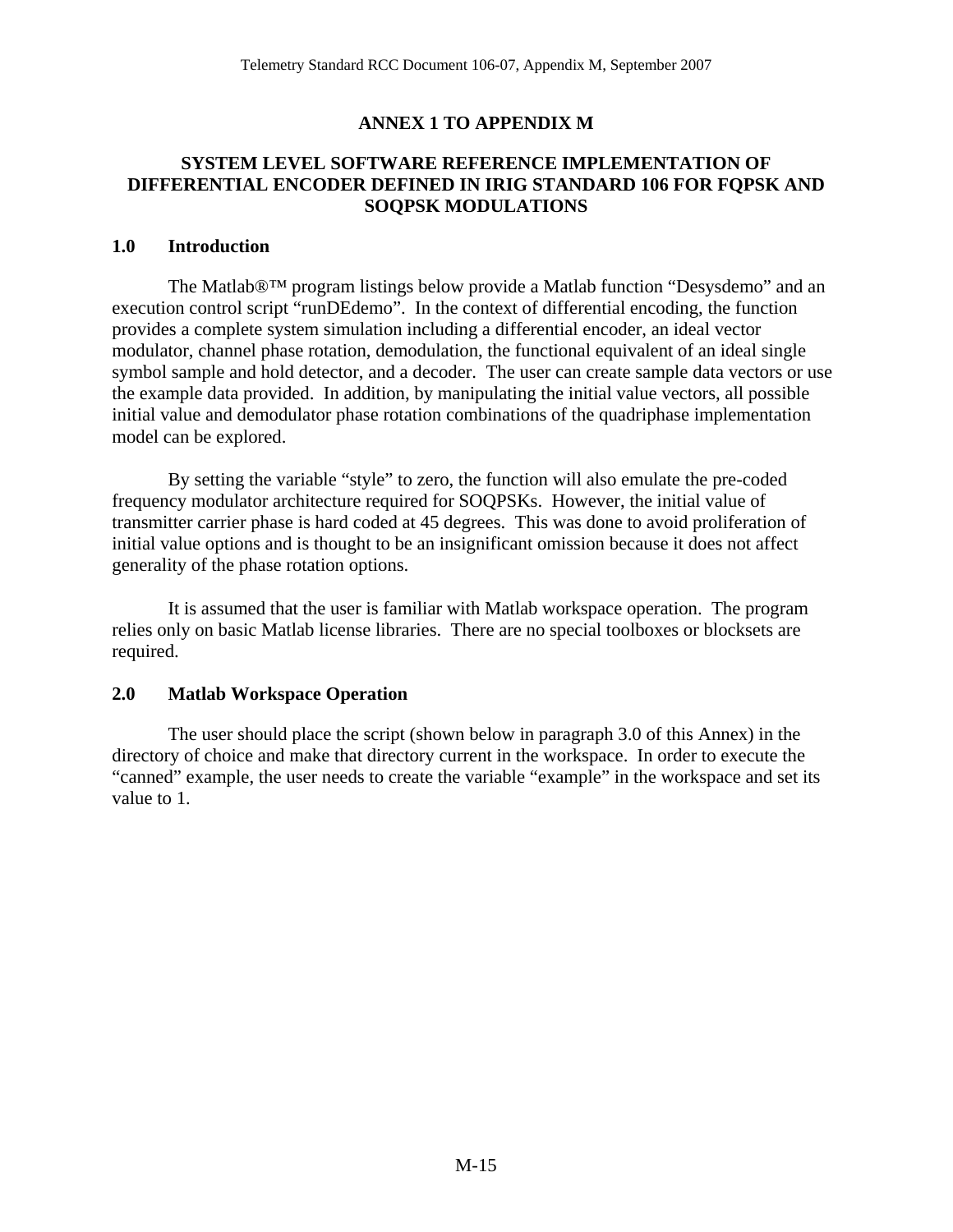<span id="page-17-0"></span>Executing the script "runDEdemo" should produce the following output:

results  $=$ 

Model: Quadriphase Vector Modulator Demodulator Phase Rotation  $= 0$  degrees

| <b>Initial States:</b> | Encoder |          | Encoder        | Decoder | Decoder  |        |         |
|------------------------|---------|----------|----------------|---------|----------|--------|---------|
|                        |         | Channel  |                | Memory  |          | Memory | Channel |
|                        | (0,0)   |          | $\overline{0}$ | (0,0)   | 0        |        |         |
|                        |         |          |                |         |          |        |         |
|                        |         |          |                |         |          |        |         |
| Input                  | TX      | RX       |                | Output  | Decoding |        |         |
| Bit                    | Phase   | Phase    |                | Bit     | Error    |        |         |
|                        | 225     | 225      |                |         | 0        |        |         |
| 1                      | 135     | 135      |                | 1       | 0        |        |         |
| 1                      | 45      |          | 45             |         | 0        |        |         |
| 0                      | 45      |          | 45<br>0        |         | 0        |        |         |
| 0                      | 135     | 135<br>0 |                |         | 0        |        |         |
| 1                      | 135     | 135      |                | 1       | 0        |        |         |
| $\mathbf{\Omega}$      | 135     | 135      |                | 0       | 0        |        |         |
| 1                      | 135     | 135      |                | 1       | 0        |        |         |
|                        | 45      |          | 45             |         | 0        |        |         |
| 1                      | 315     | 315      |                |         | 0        |        |         |
| 0                      | 315     | 315      |                | 0       | 0        |        |         |
| $_{0}$                 | 45      |          | 45             | 0       | 0        |        |         |
|                        | 45      |          | 45             |         | 0        |        |         |
| 0                      | 45      |          | 45             | 0       | 0        |        |         |

The first column of the results shown above is a replica of the input data vector. The second column shows the initial value dependent evolution of transmitted phase. The third column shows the effect of any non-zero phase rotation chosen. The fourth column shows the decoded output bit stream and the fifth column flags decoding errors with values of 1. Certain combinations of phase rotation and initial values will produce values of 9 in the fourth and fifth columns; results of this nature are associated with cases that delay the output decoding process by one bit.

Variable definitions and implied instructions for manipulating the runtime options can be obtained by using the normal Matlab help command for these specific programs.

### **3.0 Script For Modules**

Electronic copies of these programs have been provided to the DoD Range Commanders Council, Telemetry Group. The script for the modules discussed above is shown on the following pages.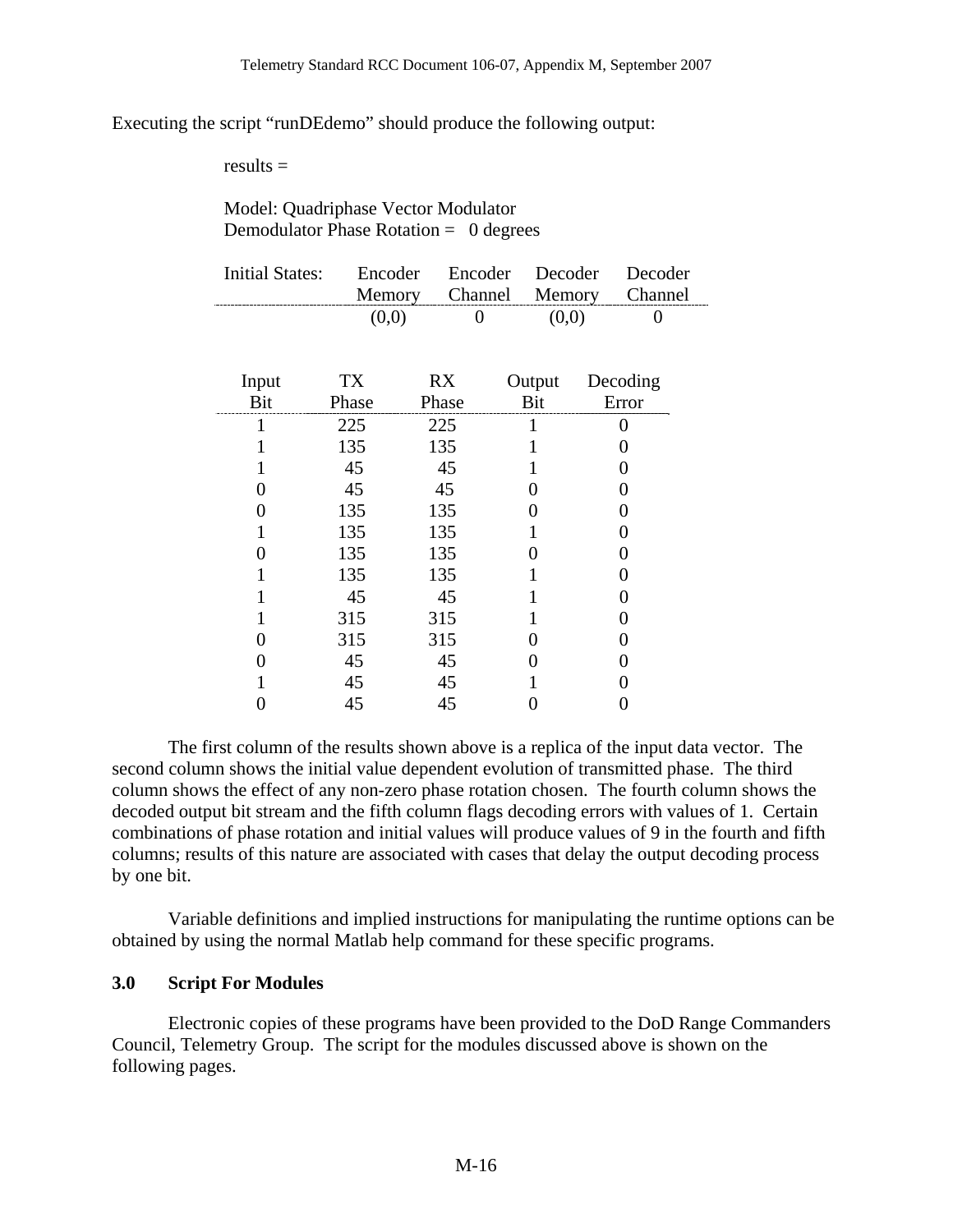```
% Control Script 'runDEdemo', for running system demonstration 
% of differential encoder and phase mapping convention 
% defined in RCC standard IRIG-106 for FQPSK-B modulation. 
% This version extends demonstration options to the pre-coder 
% required for implementing SOQPSK with frequency modulators. 
% 
% Each example run requires input variables in the Matlab workspace: 
% 
% "example" - a flag to run with user supplied data vector or run 
% the example data set that consists of two repetitions of a 
% a 7-bit pseudo random sequence(0=user, 1=example) 
% "data" - optional user supplied binary bit sequence (arbitrary length) 
% "rotation_choice" - pointer to demodulator phase rotation options: 
% 1=0, 2=pi/2, 3=pi, 4=3*pi/2% "initTX" - vector of binary encoder startup values: 
% initTX(1)= 1st of two encoder code symbol memory values(binary, arbitrary)
% initTX(2)= 2nd encoder code symbol memory value(binary, arbitrary)
% initTX(3)= starting channel for encoder(binary, 0=I, 1=Q)
% "initRX" - vector of binary decoding startup values 
% initRX(1) = 1st of two decoder state memory values(binary, arbitrary)
% initRX(2)= 2nd decoder state memory value(binary, arbitrary)
% initRX(3)= starting channel for decoder(binary, 0=I, 1=Q)
% "style" - 1=quadriphase transmitter architecture (FQPSK) 
% 0=frequency modulator transmitter architecture (SOQPSK) 
% The example values are: 
% data=[1 1 1 0 0 1 0 1 1 1 0 0 1 0] 
% rotation choice=1
% initTX=[0\ 0\ 0]% initRX=[0 0 0] 
% style=1
% R.P.Jefferis, TYBRIN Corp., JULY, 2002
```

```
% SOQPSK model added 14JUL03
```
% This version has been tested with Matlab versions:5.2,6.1

```
% *** Sample Input Setup *** 
if example 
 data=[1 1 1 0 0 1 0 1 1 1 0 0 1 0];
 rotation choice=1;
 initTX=[0 0 0];
 initRX=[0 0 0]; style=1; 
end
```
% \*\*\* Run the Reference Implementation \*\*\*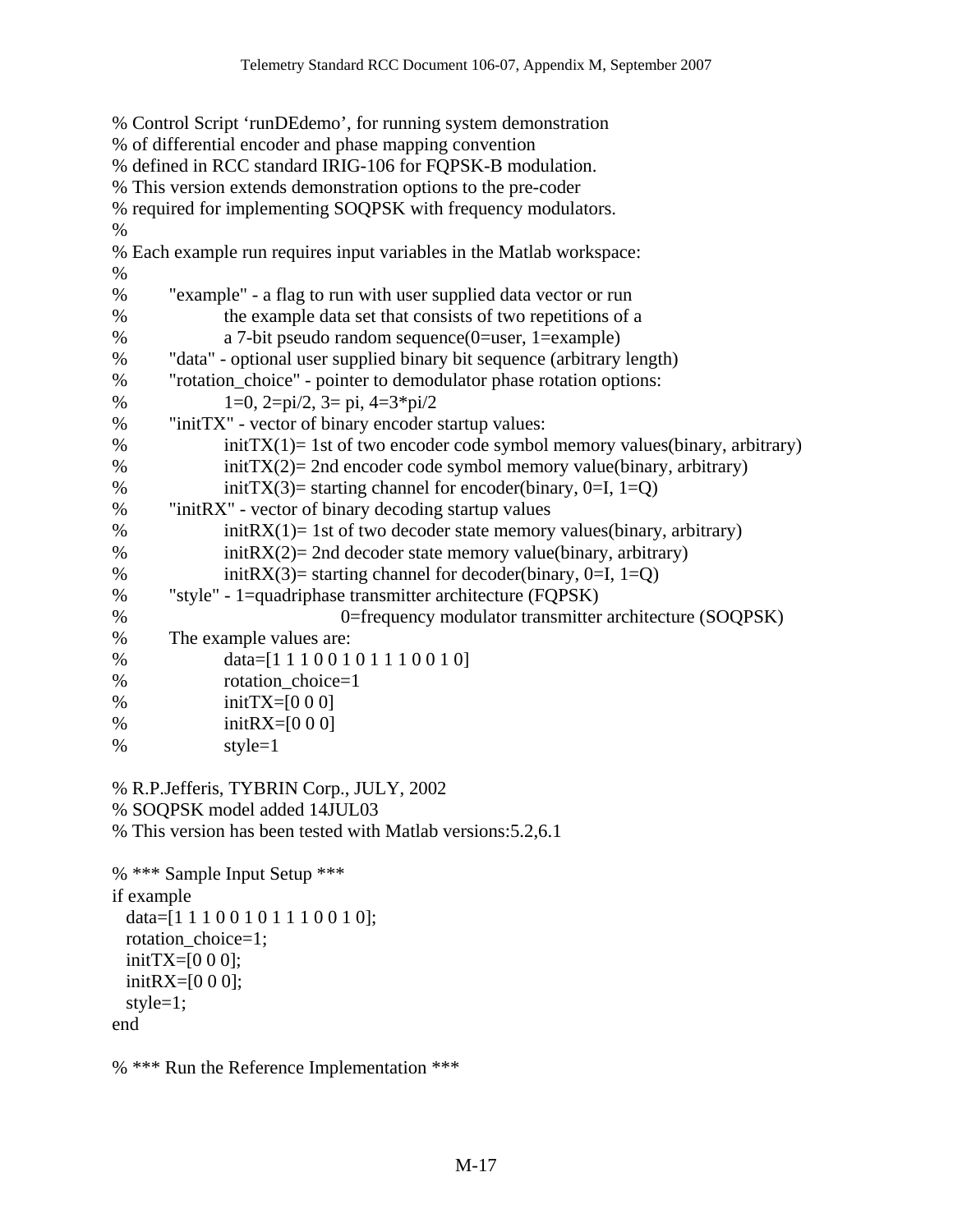[test,delay]=DEsysdemo(data,rotation\_choice,initTX,initRX,style);

% \*\*\* Prepare Screen Output \*\*\*

ROTATION=[0 90 180 270]; if style results=sprintf('Model: Quadriphase Vector Modulator\n') else results=sprintf('Model: Frequency modulator (SOQPSK) model\n') end results=[results sprintf('Demodulator Phase Rotation = %3.0f degrees\n',ROTATION(rotation\_choice))]; results=[results sprintf('Initial States: Encoder Encoder Decoder Decoder\n')]; results=[results sprintf(' Memory Channel Memory Channel\n')]; results=[results sprintf('------------------------------------------------\n')]; results=[results sprintf('  $(\%d, \%d)$  %d  $(\%d, \%d)$  %d\n\n',...  $initTX(1:2),initTX(3),initRX(1:2),initRX(3))$ ; results=[results sprintf(' Input TX RX Output Decoding\n')]; results=[results sprintf(' Bit Phase Phase Bit Error\n')]; results=[results sprintf('-------------------------------------\n')]; for n=1:length(data) results=[results sprintf(' %d %3.0f %3.0f %d %d\n',... test $(n,:)$ ]; end results % \_\_\_\_\_\_\_\_\_\_\_END OF CONTROL SCRIPT\_\_\_\_\_\_\_\_\_\_\_\_\_ function [result,delay]= DEsysdemo(inbits,rotation\_choice,initTX,initRX,style) % Reference simulation for Range Commanders Council standard IRIG 106-2000 % FQPSK-B differential encoding and phase mapping convention. % % Input arguments: see "help" for "runDEdemo" script % Output arguments: % "result" - Mx5 matrix,M=number of input bits,columns contain: % (:,1)input bit, $(:,2)TX$  phase, $(:,3)RX$  phase, $(:,4)$ output bit, $(:,5)$ status % "delay" - overall encode/decode process delay in bits % "TX" prefixes refer to transmitter/encoder variables, "RX" prefixes % refer to receiver/decoder variables % Robert P. Jefferis, TYBRIN Corp., July,2002. % SOQPSK model added 14JUL03 % This version has been tested with Matlab versions: 5.2,6.1 numbits=length(inbits)

% \*\*\*\*\*\*\*\*\*\*\*\*\*\*\*\*\*\*\*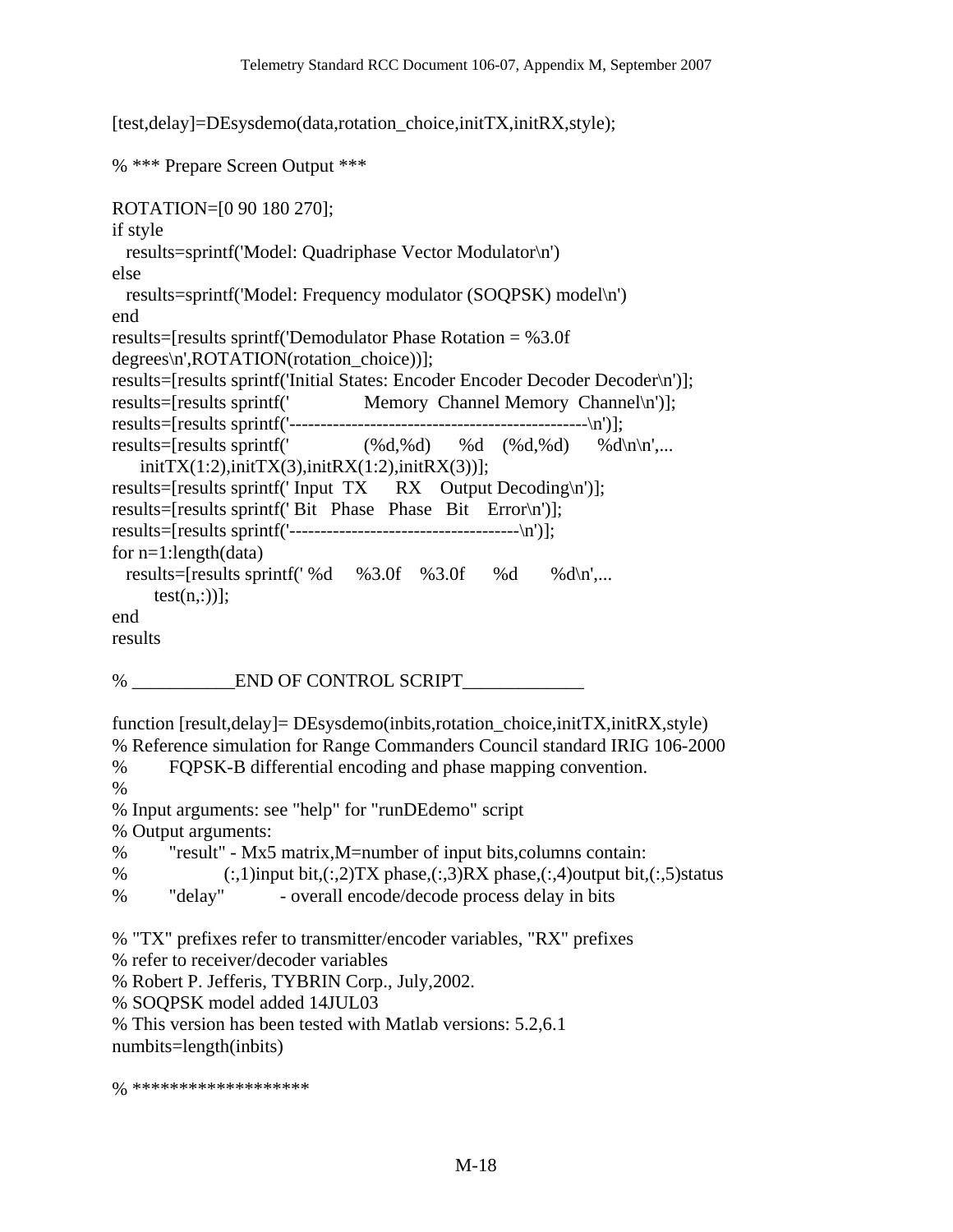```
% * Transmitter * 
% ******************* 
% *** differential encoder (also SOQPSK pre-coder)**** 
% encoder memory initial values: 
% [(last I ch. code symbol) (last Q ch. code symbol)] 
TXlastSYM=initTX(1:2); 
% point encoder to either I or Q starting channel (0=I)TXpoint=initTX(3);for n=1:numbits 
  switch TXpoint 
  case 0 
    %TXlastSYM 
    % compute "current" I channel code symbol 
    TXnewISYM=xor(inbits(n),~TXlastSYM(2)); 
   TXcodeSYM(n,:)=[TXnewISYM TXlastSYM(2)]; % new phase coordinates(I,Q)
    TXlastSYM(1)=TXnewISYM; % update encoder memory state 
   TXpoint = -TXpoint; % point to Q channel eq. for next bit
  case 1 
    % compute "current" Q channel code symbol 
    TXnewQSYM=xor(inbits(n),TXlastSYM(1)); 
   TXcodeSYM(n,:)=[TXlastSYM(1)TXnewQSYM]; % new phase coordinates(I,Q) TXlastSYM(2)=TXnewQSYM;% update encoder memory state 
   TXpoint = -TXpoint; % point to I channel eq. for next bit
  otherwise 
    disp('Invalid Specification of Encoder starting channel'); 
  end 
end 
% *** modulate *** 
switch style 
case 1 % ** Quadriphase vector modulator ** 
  % RCC IRIG 106 FQPSK-B phase mapping convention: (I,Q) 
  for n=1:numbits 
    index=floor(2*TXcodeSYM(n,1)+TXcodeSYM(n,2)); 
    switch index 
    case 3 % [1 1] 
     TXphase(n)=45; % TX phase angle, degrees
    case 1 % [0 1] 
     TXphase(n)=135; case 0 % [0 0] 
     TXphase(n)=225; case 2 % [1 0]
```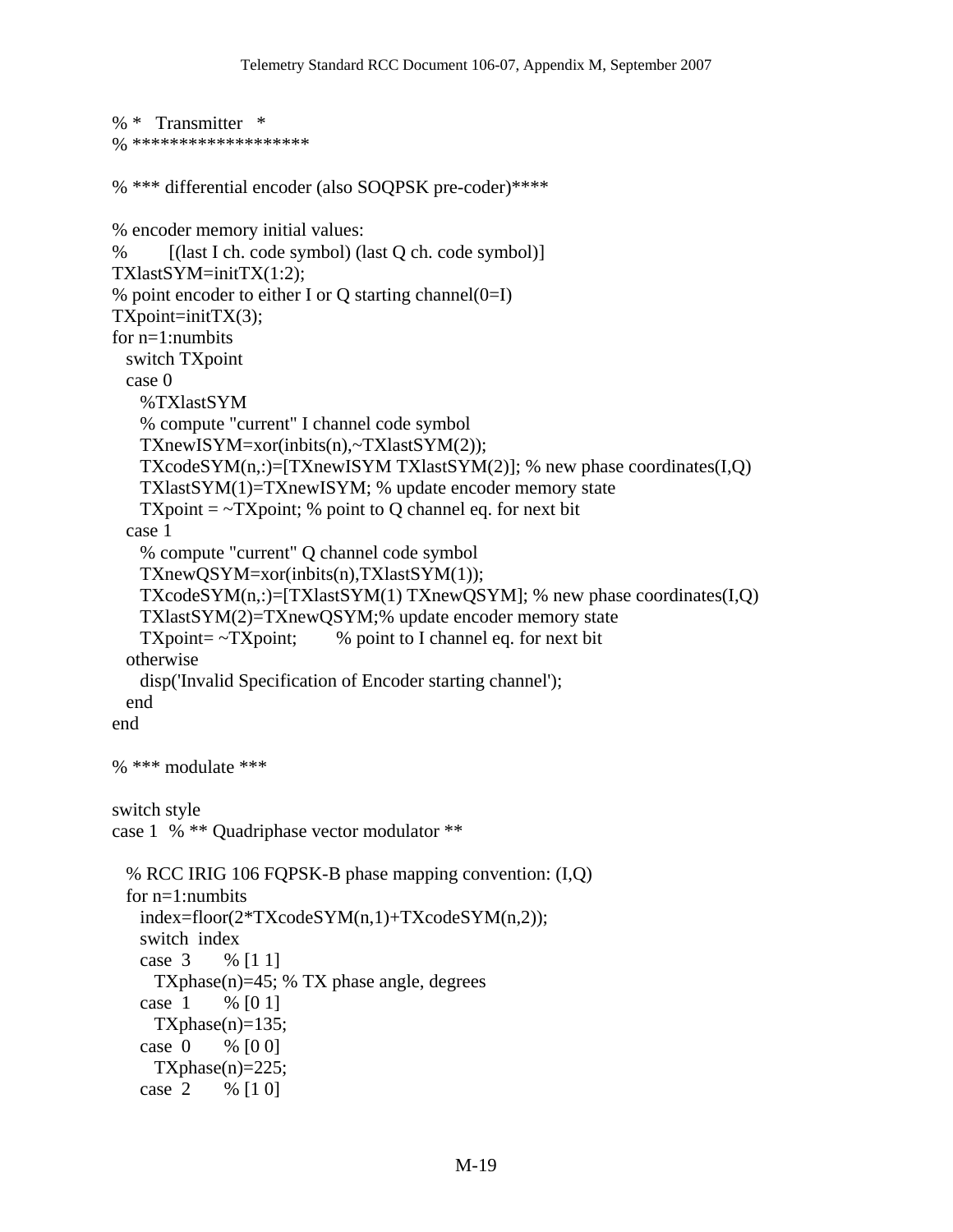```
TXphase(n)=315; otherwise, disp('map error') 
    end 
  end 
case 0 % ** Frequency modulator w/pre-coder ** 
  % * pre-coder * 
  % map code symbol sequence to frequency impulse series, alpha(n) 
  alpha=zeros(1,numbits); 
 TXpoint=initTX(3); % in this mode, points to start index
  for n=3:numbits 
   if TXpoint % Q(k+1) map
     if TXcodeSYM(n,2)=TXcodeSYM(n-2,2) elseif xor(TXcodeSYM(n,2),TXcodeSYM(n-1,1)) 
       alpha(n)=1;
      else 
       alpha(n)=1;
      end 
   else % I(k) map
     if TXcodeSYM(n,1)=TXcodeSYM(n-2,1) elseif xor(TXcodeSYM(n,1),TXcodeSYM(n-1,2)) 
       alpha(n)=1; else 
       alpha(n)=-1; end 
    end 
    TXpoint=~TXpoint; % switch to complement function for next bit 
  end 
  % convert alpha to phase trajectory 
 lastTXphase=45; % initial phase of S(t) for n=1:numbits 
    TXphase(n)=mod(lastTXphase+alpha(n)*90,360); 
    lastTXphase=TXphase(n); 
  end 
otherwise 
end 
% ************ 
% * Receiver * 
% ************ 
% *** Demodulator Phase Rotation *** 
ROTATE=[0 \pi/2 \pi \cdot 3 \pi/2];
rotate=ROTATE(rotation_choice); 
for n=1: numbits
```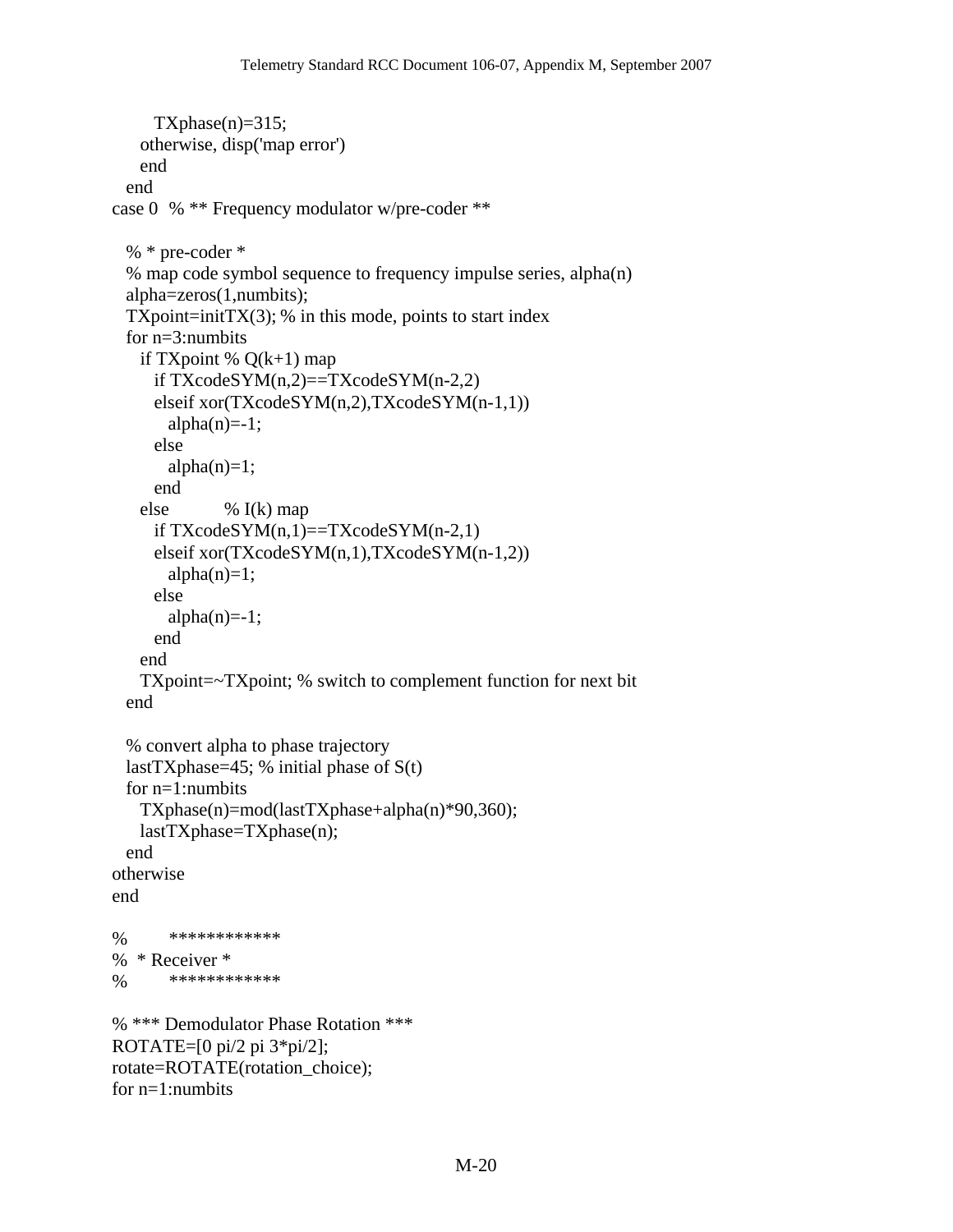```
 switch rotate 
  case 0 
    RXphase(n)=TXphase(n); 
  case pi/2 
   RXphase(n)=mod(TXphase(n)+90,360); case pi 
    RXphase(n)=mod(TXphase(n)+180,360); 
  case 3*pi/2 
   RXphase(n)=mod(TXphase(n)+270,360); otherwise 
  end 
end 
% *** detector ***for n=1:numbits 
  switch RXphase(n) 
  case 45 
   RXcodeSYM(n,:)=[1\ 1]; case 135 
   RXcodeSYM(n,:)=[0 1]; case 225 
   RXcodeSYM(n,:)=[0 0]; case 315 
   RXcodeSYM(n,:)=[1 0]; otherwise 
  end
```

```
end
```
% \*\*\* decode and reconstruct data bit sequence \*\*\*

```
% decoder memory initial values: 
% [(last decoded I channel bit) (last decoded Q channel bit)] 
RXlastSYM=initRX(1:2); 
% point decoder channel to either I or Q starting channel (0=I) 
RXpoint=initRX(3); 
for n=1:numbits 
  switch RXpoint 
  case 0 
    % compute "current" decoded I channel bit 
    RXbits(n)=xor(RXcodeSYM(n,1),~RXlastSYM(2)); 
    RXlastSYM=RXcodeSYM(n,:); % update decoder state 
   RXpoint = \sim RX point; % point to Q channel eq. for next bit
  case 1 
    % compute "current" decoded Q channel bit 
    RXbits(n)=xor(RXcodeSYM(n,2),RXlastSYM(1)); 
    RXlastSYM=RXcodeSYM(n,:); % update decoder state
```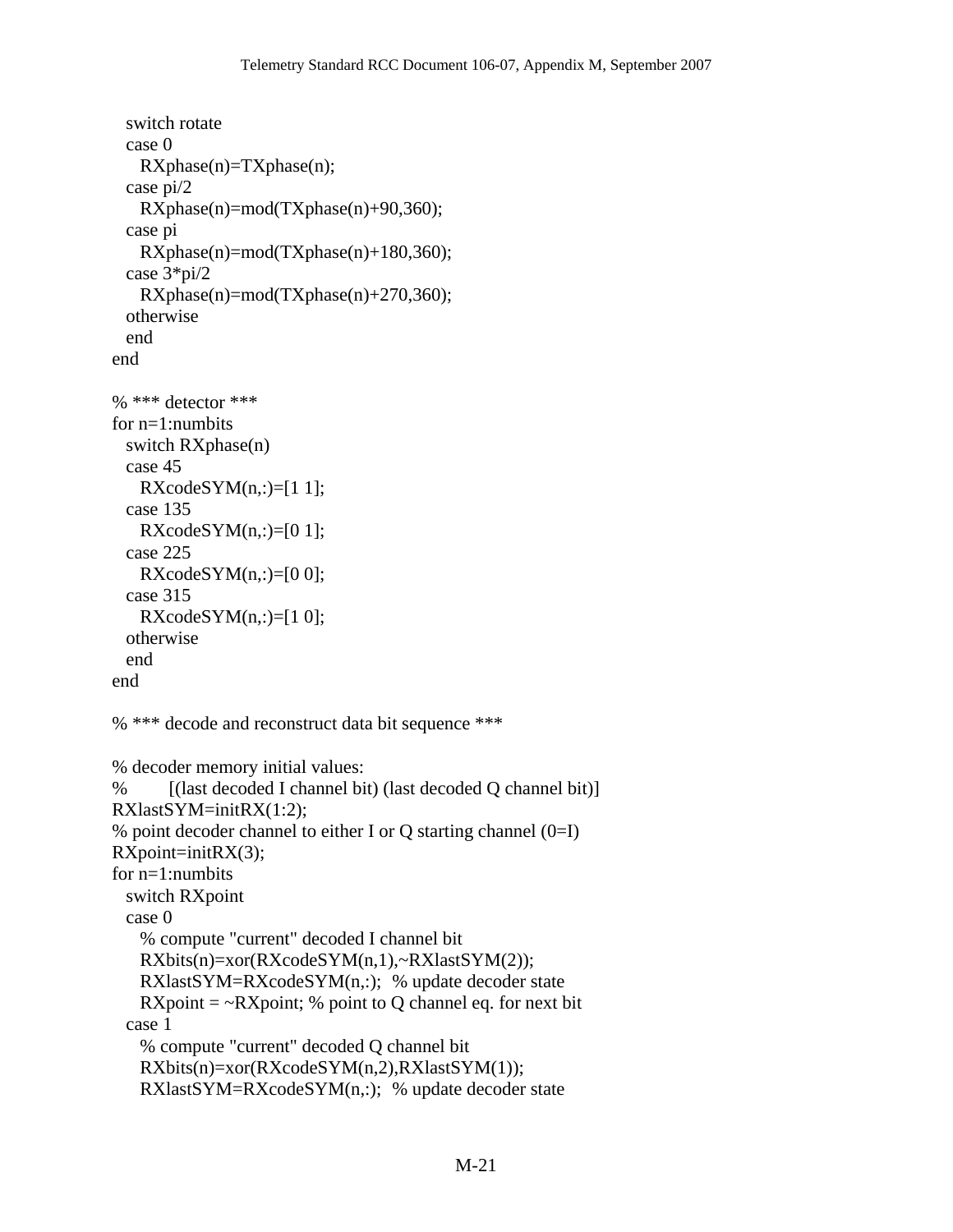$RXpoint =  $~N$  point; % point to I channel eq. for next bit$  otherwise end end % \_\_\_\_\_\_\_\_\_\_\_\_\_\_ END OF TX and RX Processing \_\_\_\_\_\_\_\_\_\_\_\_\_\_\_\_\_\_\_\_\_\_\_\_\_\_\_\_\_\_\_\_\_\_\_ % \*\*\*\*\*\*\*\*\*\*\*\*\*\*\*\*\*\*\* % \* Assemble Output \* % \*\*\*\*\*\*\*\*\*\*\*\*\*\*\*\*\*\*\* % identify delay incurred in overall process offset=xcorr(inbits,RXbits); offset(1:numbits-1)=[]; [offset,delay]=max(offset(1:min(length(offset),10))); delay=delay-1; % adjust RX output bit vector to compensate for delay, % inserting values of 9 at beginning of vector to represent % artifact bits associated with asymmetric rotation cases checkbits=inbits; if delay newfront=ones(1,delay)\*9; checkbits=[newfront inbits]; checkbits(end-delay+1:end)=[]; RXbits(1:delay)=9; end % identify decoding errors in reconstructed bit stream xmsn\_error=checkbits~=RXbits; xmsn\_error(1:delay)=9; % assemble output matrix  $result(:,1)=inbits';$ result(:,2)=TXphase'; result(:,3)=RXphase';  $result(:,4)=RXbits';$ result(:,5)=xmsn\_error';

```
% _____END OF FUNCTION DEsysdemo__________
```